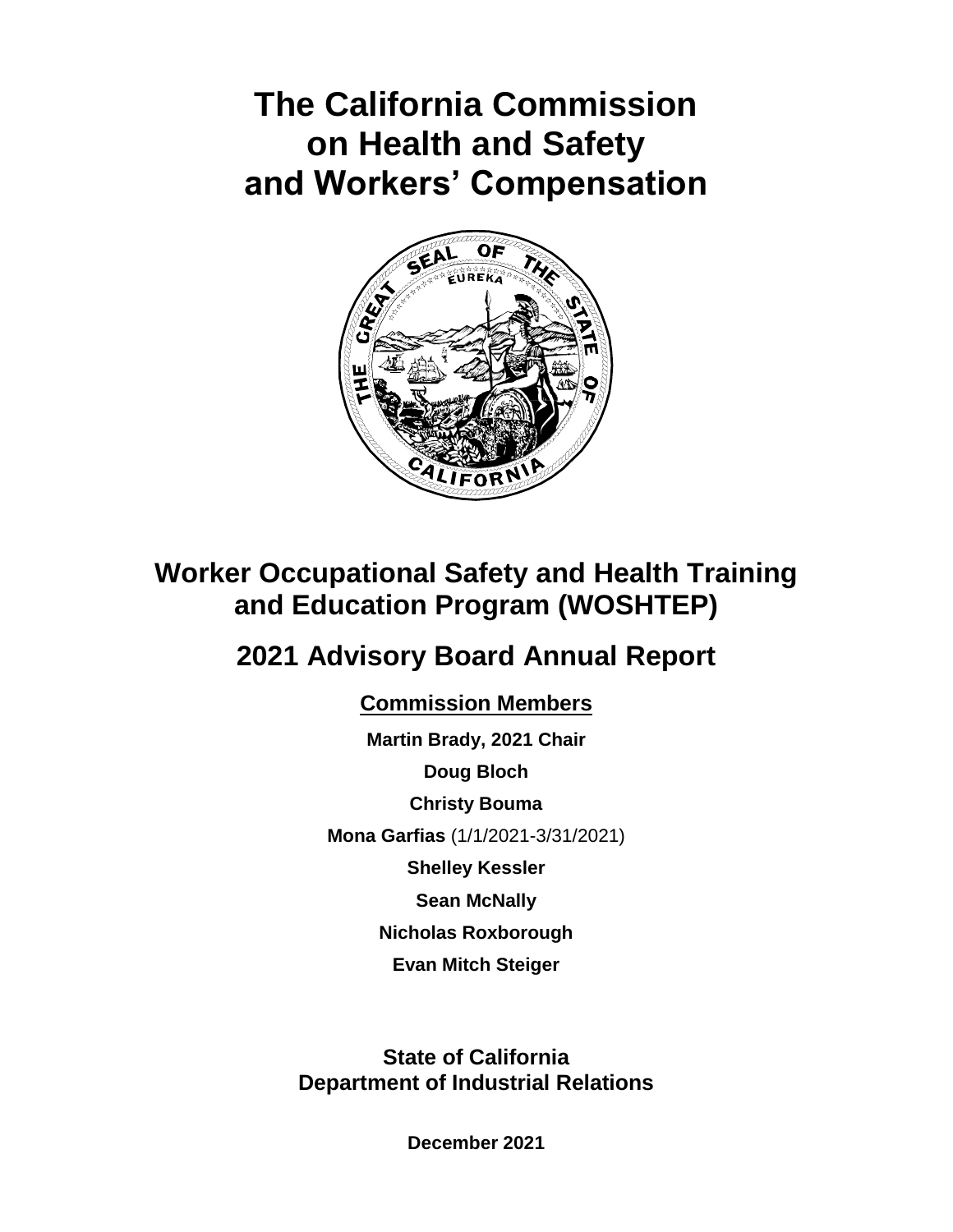# **TABLE OF CONTENTS**

| Small Business Safety Training Program for General Industry 18 |  |
|----------------------------------------------------------------|--|
|                                                                |  |
|                                                                |  |
|                                                                |  |
|                                                                |  |
|                                                                |  |
|                                                                |  |
|                                                                |  |
|                                                                |  |
|                                                                |  |
|                                                                |  |
|                                                                |  |
|                                                                |  |
|                                                                |  |
|                                                                |  |
|                                                                |  |
|                                                                |  |
|                                                                |  |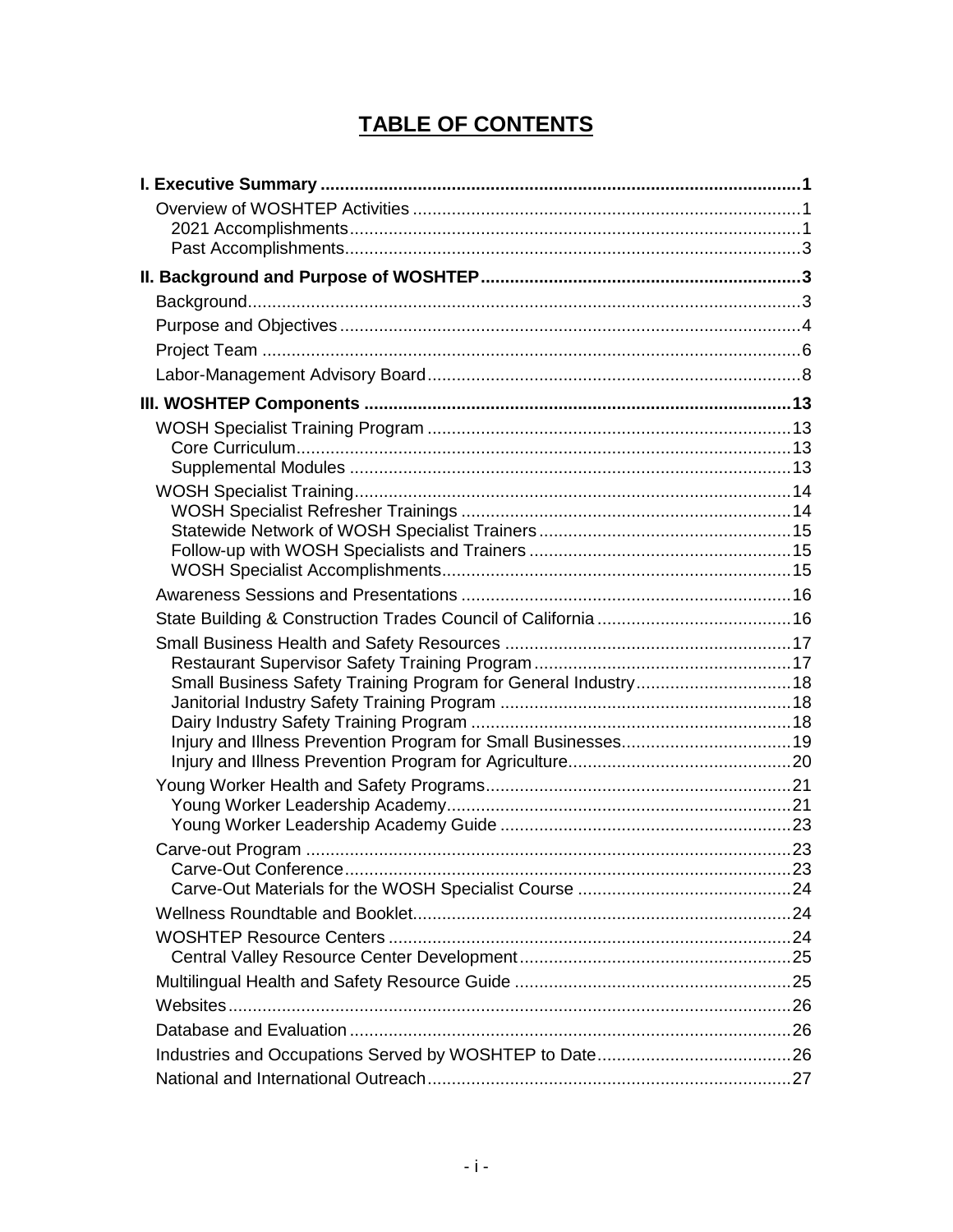| APPENDIX: 2021 WOSH Specialist Trainings, Training of Trainer Courses,<br>Refresher Trainings, Injury and Illness Prevention Trainings, Awareness Sessions, |  |
|-------------------------------------------------------------------------------------------------------------------------------------------------------------|--|
|                                                                                                                                                             |  |
|                                                                                                                                                             |  |
|                                                                                                                                                             |  |
| Injury and Illness Prevention Program Trainings for Small Businesses 29                                                                                     |  |
|                                                                                                                                                             |  |
|                                                                                                                                                             |  |
|                                                                                                                                                             |  |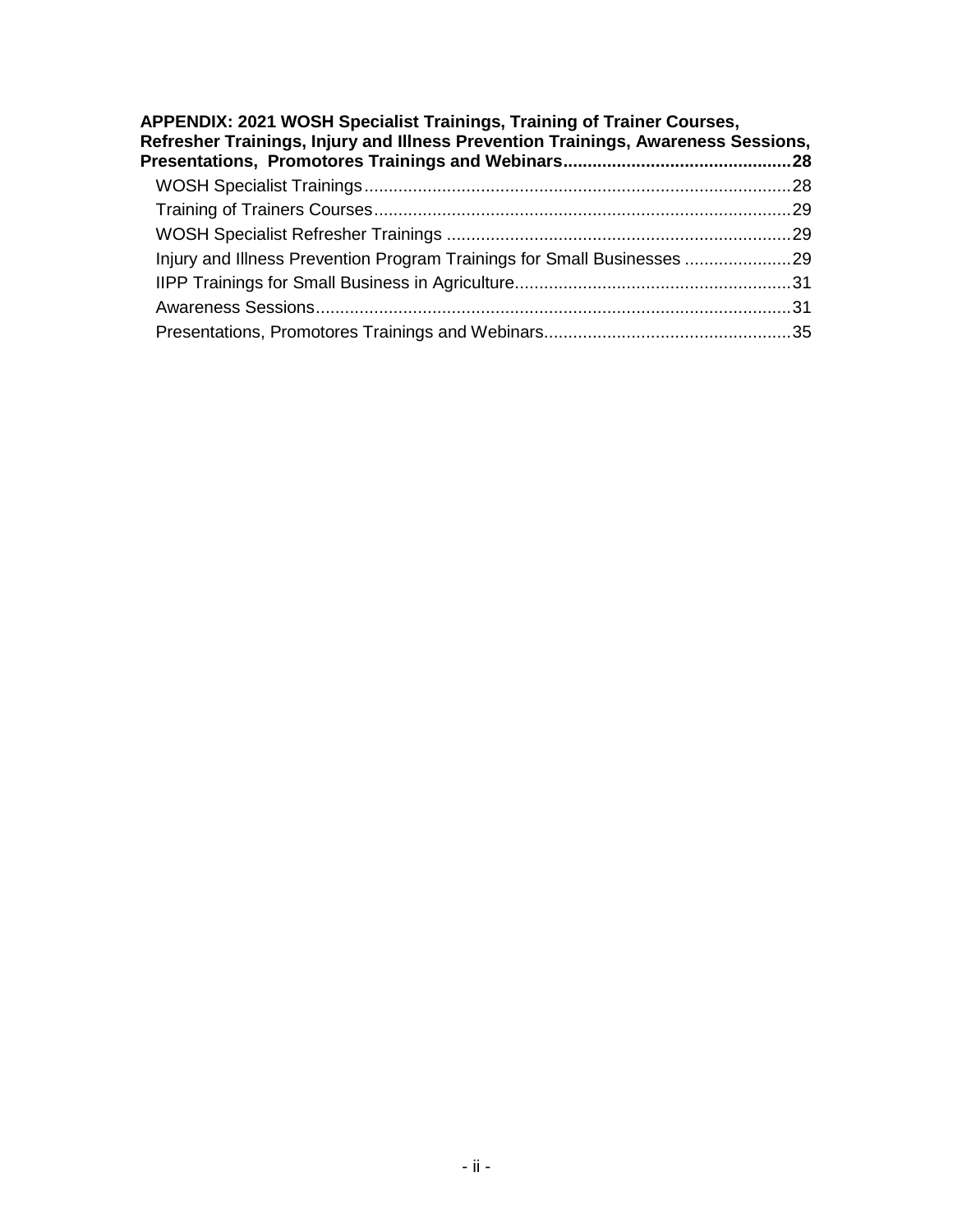# **2021 ADVISORY BOARD ANNUAL REPORT**

# **Worker Occupational Safety and Health Training and Education Program (WOSHTEP)**

# I. **Executive Summary**

The WOSHTEP Advisory Board is submitting its sixteenth Annual Report in compliance with its mandate in Labor Code section 6354.7 to prepare an annual written report evaluating the use and impact of the programs developed for WOSHTEP.

Between its inception in 2003 and 2021, WOSHTEP has served more than 30,462 workers and over 3,336 small business employers, providing tens of thousands of hours of instruction. In addition, participants in WOSHTEP training sessions often provide training and resources to workers at their workplace, thereby significantly broadening the program's reach. To date, WOSHTEP has offered health and safety information and training to numerous industries, including janitorial services, construction, small manufacturers, corrections and rehabilitation, staffing agencies, food service or restaurants, health care, telecommunications, agriculture, transportation, cities, and schools**.**

WOSHTEP has developed partnerships with a number of unions, community organizations, business associations, and government agencies to reach worker leaders and employers throughout California.

WOSHTEP activities in 2021 are described in the following pages, including in the Appendix.

## **Overview of WOSHTEP Activities**

# **2021 Accomplishments**

l

In 2021, key accomplishments include:

- Conducting 10 Worker Occupational Safety and Health (WOSH) Specialist training sessions in Northern, Central, and Southern California, reaching 169 worker leaders in diverse industries and occupations.<sup>1</sup>
- Conducting 37 Awareness Sessions to educate vulnerable working populations and community-based organizations about occupational safety and health. In 2021, 776 workers were reached through Awareness classes.

<sup>&</sup>lt;sup>1</sup> In 2020, all WOSHTEP related trainings were converted to an online format maintaining the interactivity of the in-person classes as much as possible. The Centers continued to conduct trainings using the online format in 2021.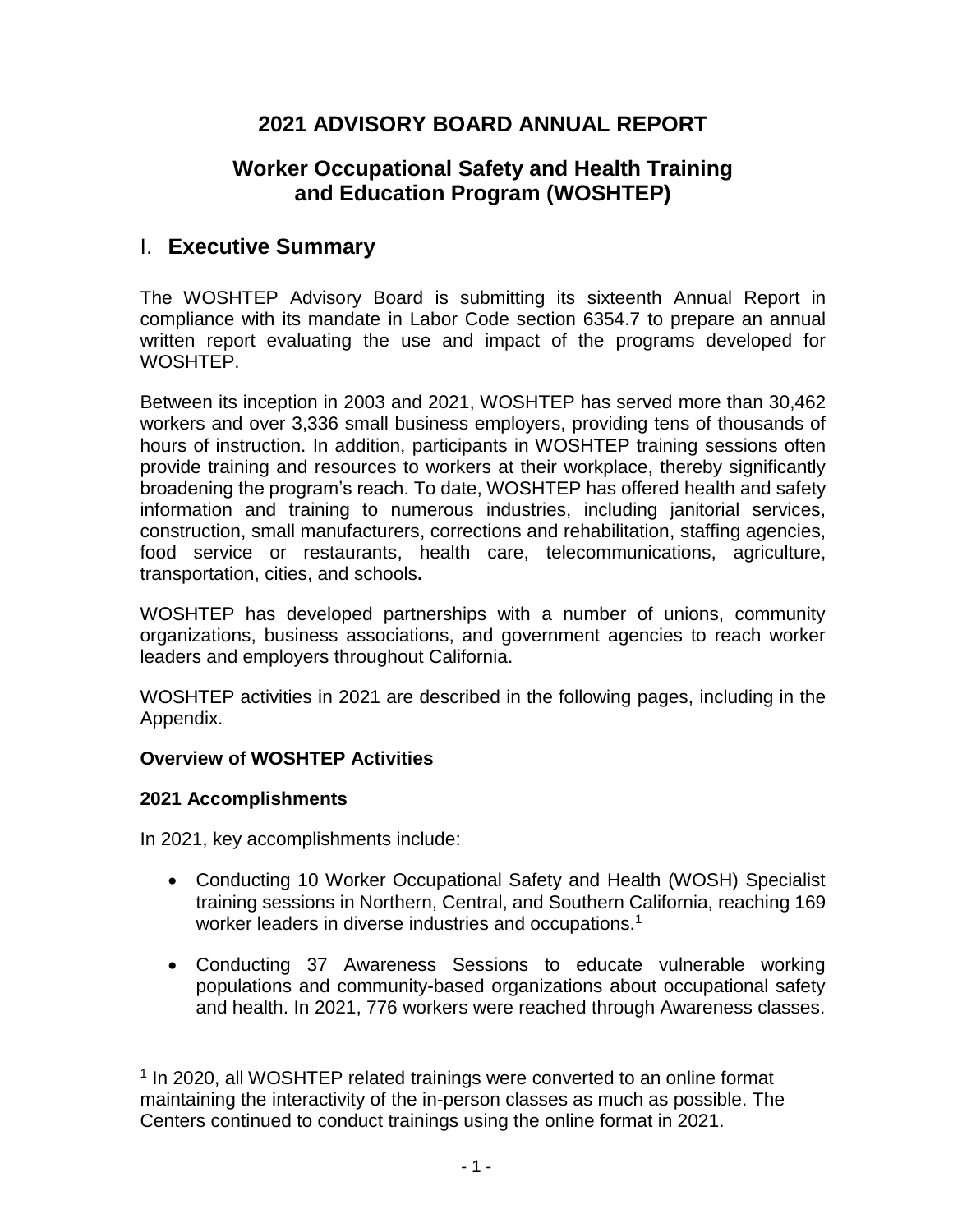- Conducting eight presentations and/or webinars.
- Continuing to develop the WOSHTEP statewide trainer network through partnerships, community events, and targeted outreach.
- Rapid response to worker health and safety concerns during the COVID-19 pandemic through targeted trainings on workplace hazard assessment, hazard control, and relevant Cal/OSHA requirements while adapting existing WOSHTEP courses to an online format.
- Continuing to advance local promotores networks in Yolo County and surrounding areas by hosting an online conference and several targeted trainings.
- Continuing to advance the development of members of the Southern California Community Health Promotoras Committee for Workplace Safety and Health to serve as community educators and leaders who can effectively advocate for the prevention of injury and illness among vulnerable Latino immigrant workers. Highlights include:
	- o Participation in and development of awareness sessions, TOTs and Specialist courses as well as one-on-one mentorship with workplace and community leaders.
	- o Collaboration with Los Angeles Trade Technical College (LATTC) and other community-based organizations to secure opportunities for community health promotores or promotores/as to grow as community educators.
- Conducting a statewide virtual Young Worker Leadership Academy in March 4–6, 2021. Four academy teams were able to conduct health and safety activities virtually in their communities during Safe Jobs for Youth Month, May 2021, despite the challenges presented by the COVID-19 pandemic shutdown.
- Conducting 18 half-day training sessions, to teach a total of 412 small business owners and managers how to write and implement an effective Injury and Illness Prevention Program (IIPP). This training has also been adapted for staffing agencies and provides information on the dual health and safety responsibilities of staffing agencies and host employers to protect temporary employees. Three of the eighteen IIPP training sessions this year were conducted for staffing agencies.

As part of this training, conducted with Cal/OSHA Consultation Service consultants, the following materials are disseminated:

o A guidebook and IIPP template as well as tools and factsheets to aid with implementation of the workplace's IIPP.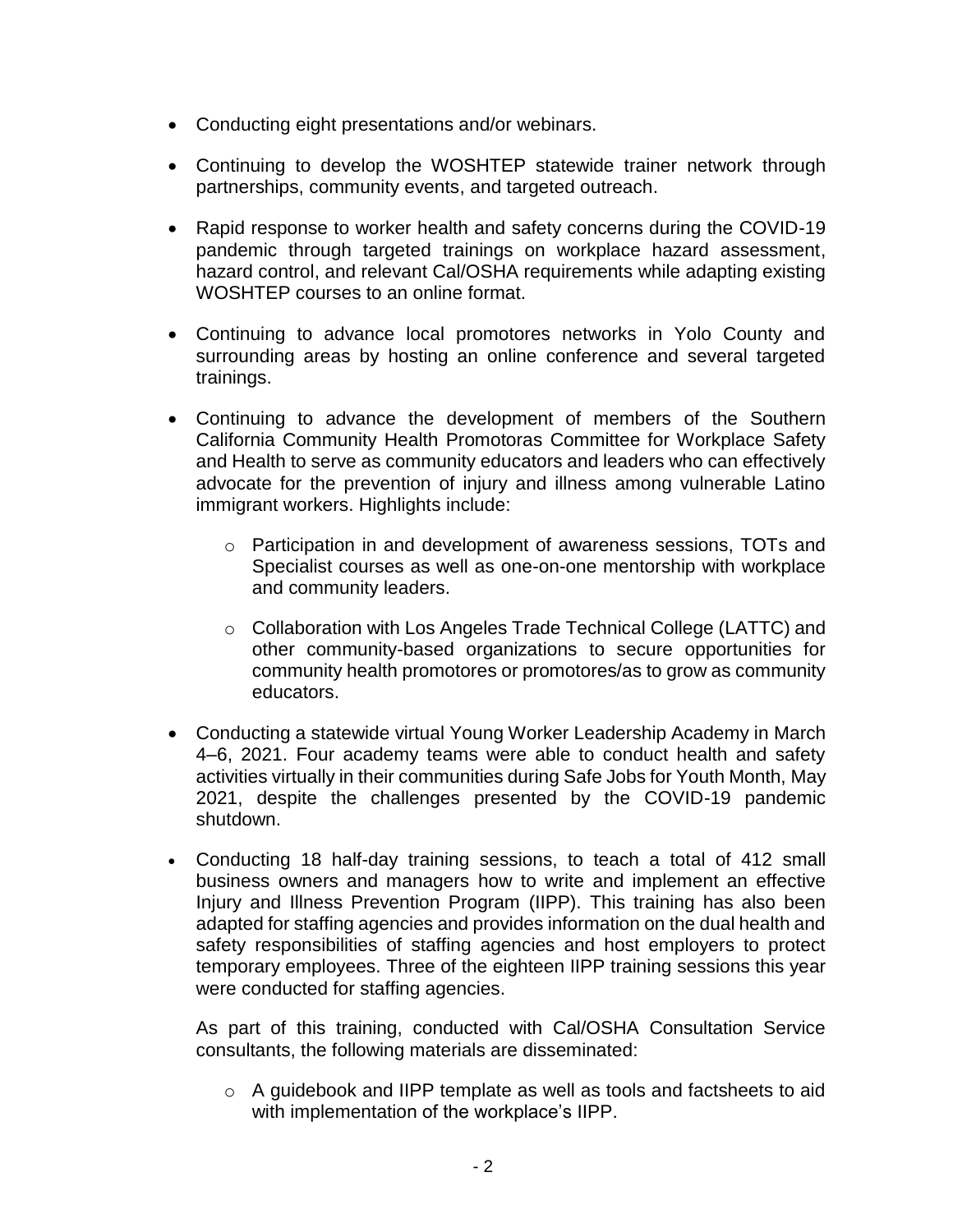- $\circ$  A copy of the generic small business training resource packets developed for WOSHTEP. Copies of the training materials for the janitorial and the restaurant industries, also developed for WOSHTEP, are made available at the IIPP trainings for owners and managers in these industries.
- o Materials for a model IIPP Training Program for Agriculture are disseminated at the IIPP trainings for small agricultural business owners and managers to help them to effectively develop and implement their IIPPs. The interactive training program targeting staff in the agricultural industry responsible for creating or implementing IIPPs provides materials such as an IIPP guide and template, a resource list, and tools tailored for the agricultural industry.
- LOHP will be conducting a Training of Trainers program for Restaurant Opportunity Center to help the Center create a worker training for their members. This training of trainers will be taught before the end of the project year.

The training activities and materials for the Small Business Injury and Illness Prevention Program project were developed in partnership with the California Department of Industrial Relations, Cal/OSHA Consultation, State Compensation Insurance Fund, Small Business California, California Small Business Association, and the California Department of Public Health's Occupational Health Branch. In addition to English, materials have also been developed in Spanish, Chinese, and Vietnamese. All of the above [Small Business Injury and Illness Prevention Program](http://www.dir.ca.gov/chswc/WOSHTEP/iipp/) materials are available on the CHSWC website.

# **Past Accomplishments**

Accomplishments from 2003 to 2020 are described in the [WOSHTEP Annual](http://www.dir.ca.gov/chswc/WOSHTEP.html#1)  [Reports](http://www.dir.ca.gov/chswc/WOSHTEP.html#1) for those years.

[A summary of WOSHTEP publications](https://www.dir.ca.gov/chswc/woshtep.html) is available on the CHSWC website.

# **II. Background and Purpose of WOSHTEP**

# **Background**

California is a national leader in worker protection and injury and illness prevention through the implementation of Labor Code section 6354.7, effective January 1, 2003. This provision includes the creation of a Workers' Occupational Safety and Health Education Fund (WOSHEF) administered by CHSWC.

Pursuant to Labor Code section 6354.7(a), insurance carriers that are authorized to write workers' compensation insurance in California are assessed \$100 or .0286 percent of paid workers' compensation indemnity amounts, whichever is greater, for claims reported for the previous calendar year to the Workers' Compensation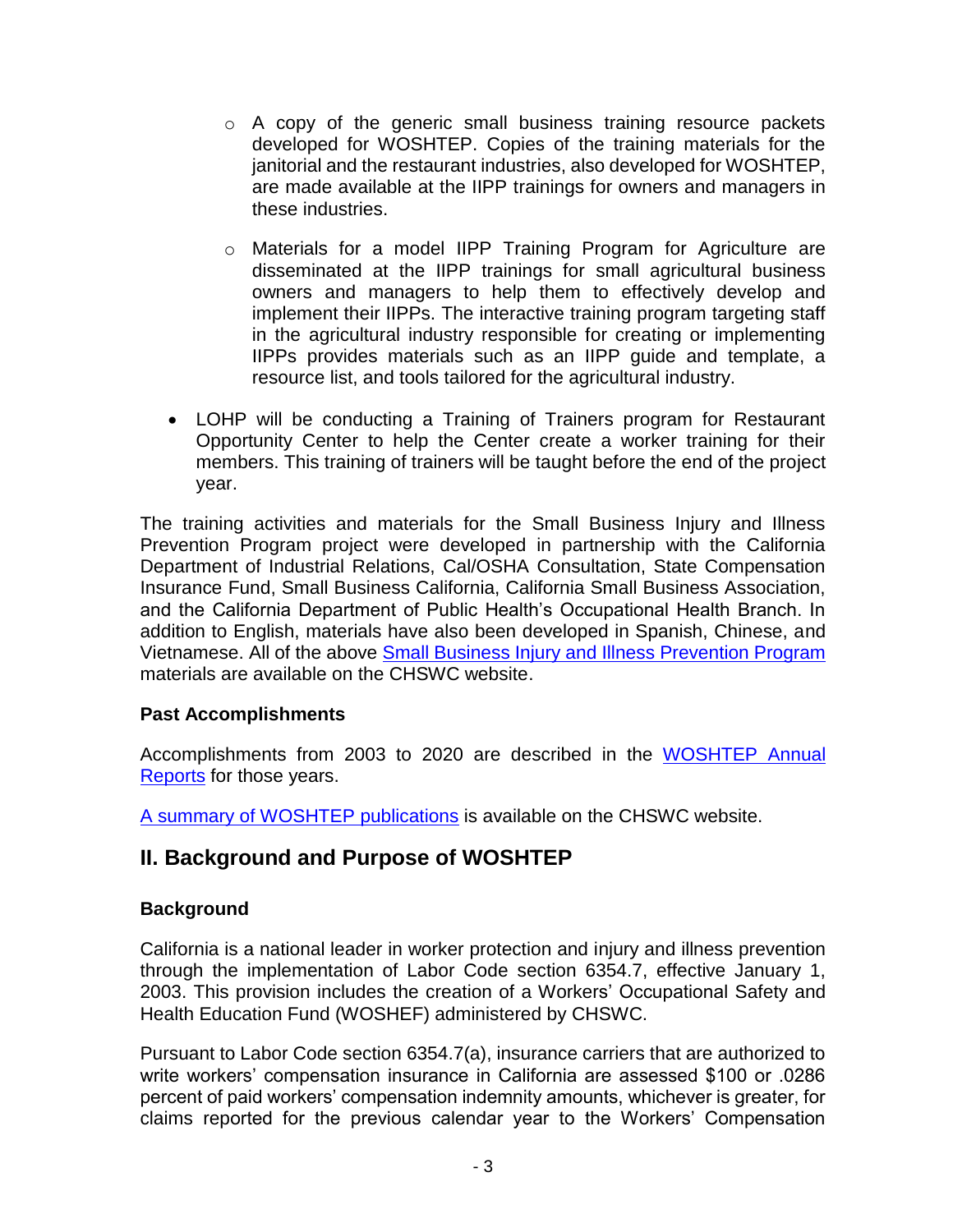Insurance Rating Bureau (WCIRB). This assessment is then deposited into the WOSHEF. CHSWC uses these funds each year to develop and implement WOSHTEP through interagency agreements with the Labor Occupational Health Program (LOHP) at the University of California, Berkeley (UC Berkeley), the Labor Occupational Safety and Health Program (LOSH) at the University of California, Los Angeles (UCLA), and the Western Center for Agricultural Health and Safety (WCAHS) at the University of California, Davis (UC Davis).

CHSWC administers interagency agreements with LOHP at UC Berkeley, LOSH at UCLA, and WCAHS at UC Davis to design and carry out needs assessments with key constituencies, develop curricula, conduct training, operate a resource library of health and safety resource materials, and build a statewide network of trainers.

## **Purpose and Objectives**

The purpose of WOSHTEP is to promote workplace health and safety programs. WOSHTEP focuses on developing injury and illness prevention skills among workers and their representatives, who can then take a leadership role in promoting workplace health and safety. This program is being delivered through a statewide network of training providers.

CHSWC's mandate for WOSHTEP is to:

- Develop and provide a core curriculum addressing competencies for effective participation in workplace injury and illness prevention programs and on joint labor-management health and safety committees.
- Develop and provide additional training for any and all of the following categories:
	- $\triangleright$  Industries on the high hazard list.
	- Hazards that result in significant worker injuries, illnesses, or workers' compensation costs.
	- $\triangleright$  Industries or trades in which workers experience numerous or significant injuries or illnesses.
- Provide health and safety training to occupational groups with special needs, such as those who do not speak English as their first language, workers with limited literacy, young workers, and other traditionally underserved industries or worker groups.
- Give priority to training workers who can take a leadership role and are able to train other workers or who have significant health and safety responsibilities, such as those either serving on a health and safety committee or as designated safety representatives.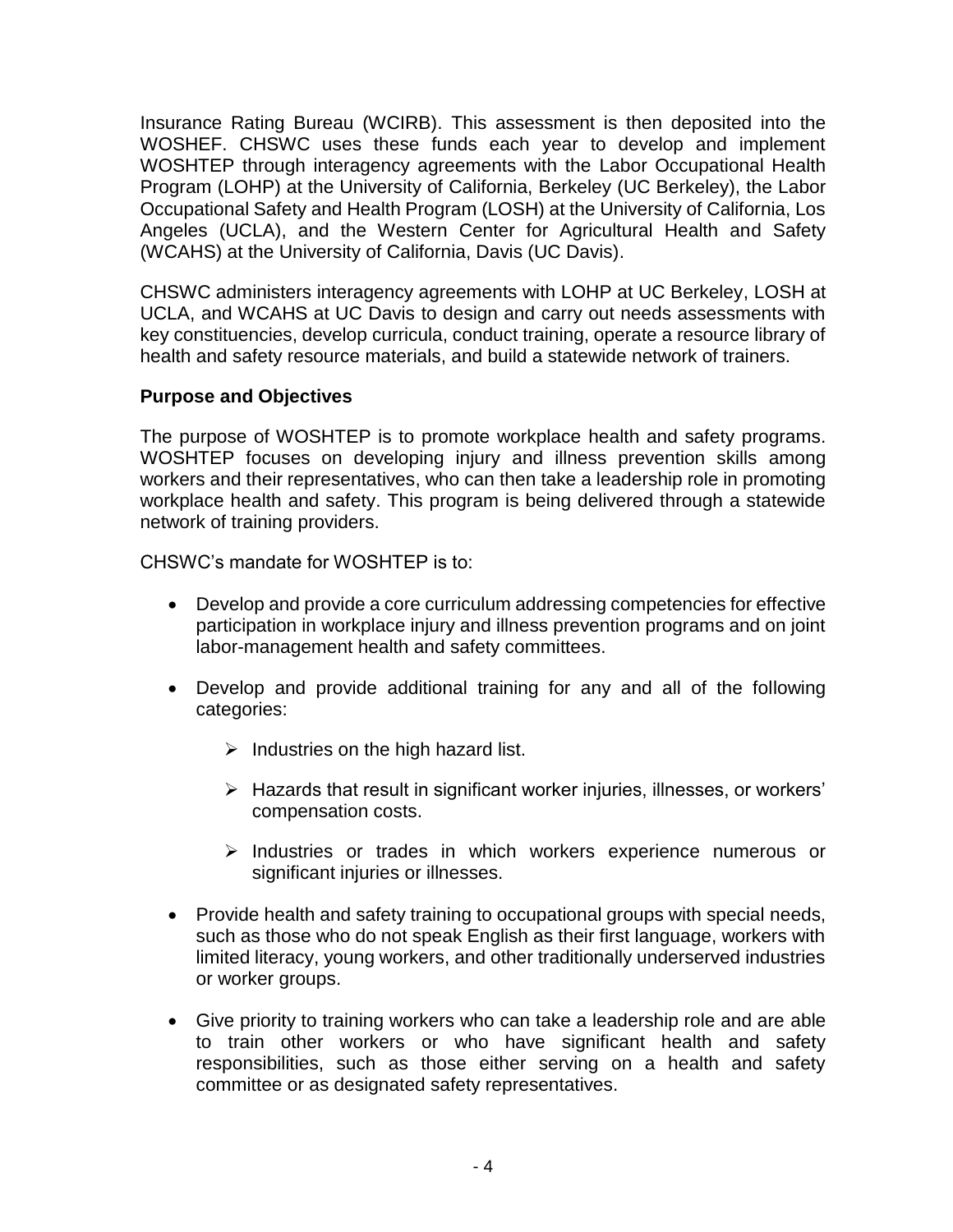- Provide resources and materials that help small business owners and managers involve their employees in injury and illness prevention efforts.
- Operate one or more libraries and distribution systems of occupational health and safety training materials.
- Establish a labor-management Advisory Board to assist with developing the program and outreach to key constituencies.
- Prepare an Annual Report evaluating the use and impact of WOSHTEP.
- Establish and maintain WOSHTEP and an insurance loss control services coordinator to respond to employer inquiries and complaints:

The loss control services coordinator in CHSWC informs employers of the availability of loss control consultation services, responds to their questions, and investigates complaints about the services provided by their insurer. If an employer and an insurer are unable to agree on a response to a complaint, the loss control services coordinator will investigate and recommend action necessary to bring the loss control program into compliance. Ongoing outreach efforts are being made to reach California employers to let them know what services are available to them from their workers' compensation insurance carrier.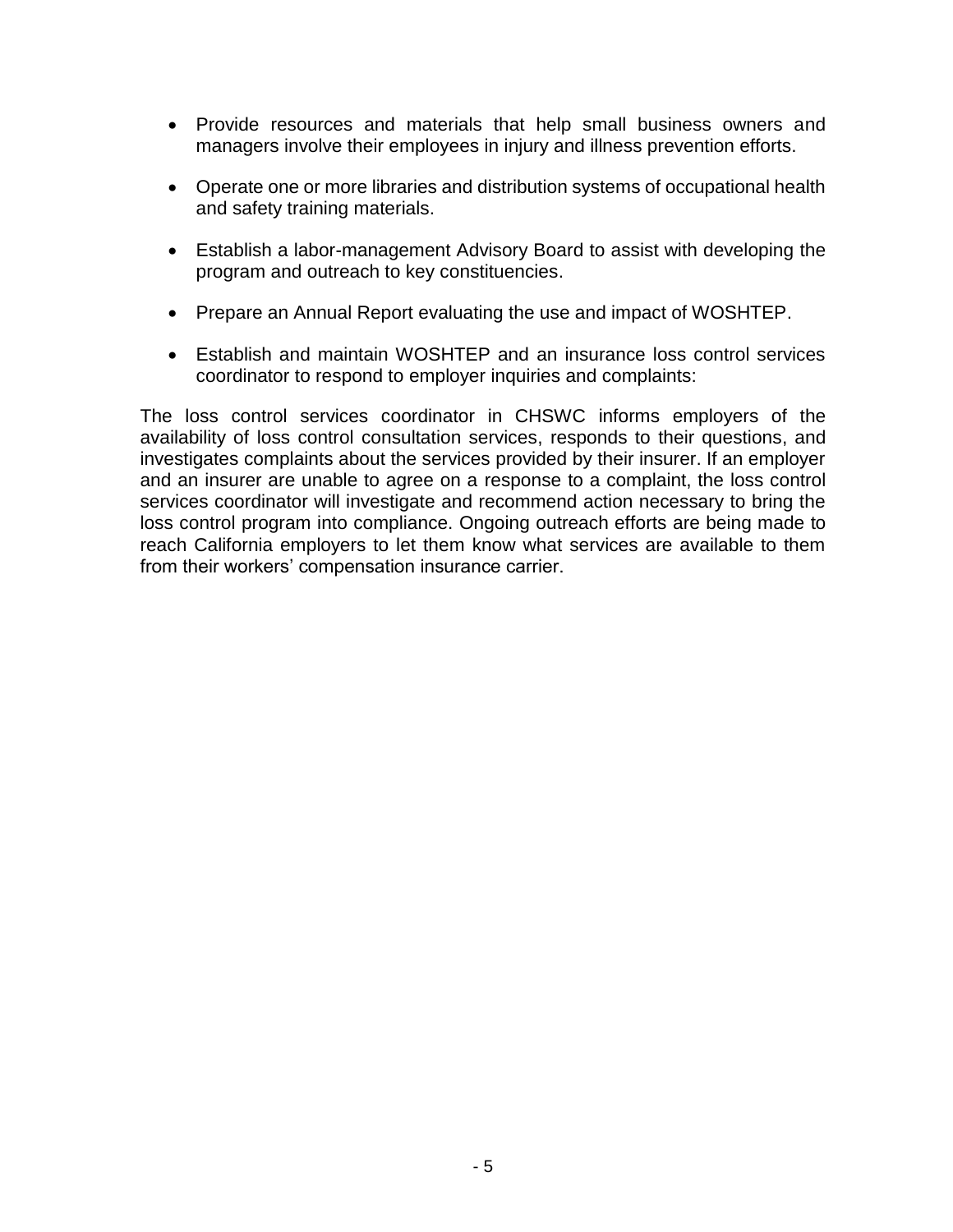# **Project Team**

#### **Commission on Health and Safety and Workers' Compensation (CHSWC)**

Eduardo Enz Executive Officer, CHSWC

Irina Nemirovsky Research Data Specialist III

Nurgul Toktogonova Research Data Specialist II

Nabeela Khan Research Data Specialist II

Chris Bailey Research Data Specialist I

Chellah Yanga Staff Services Manager II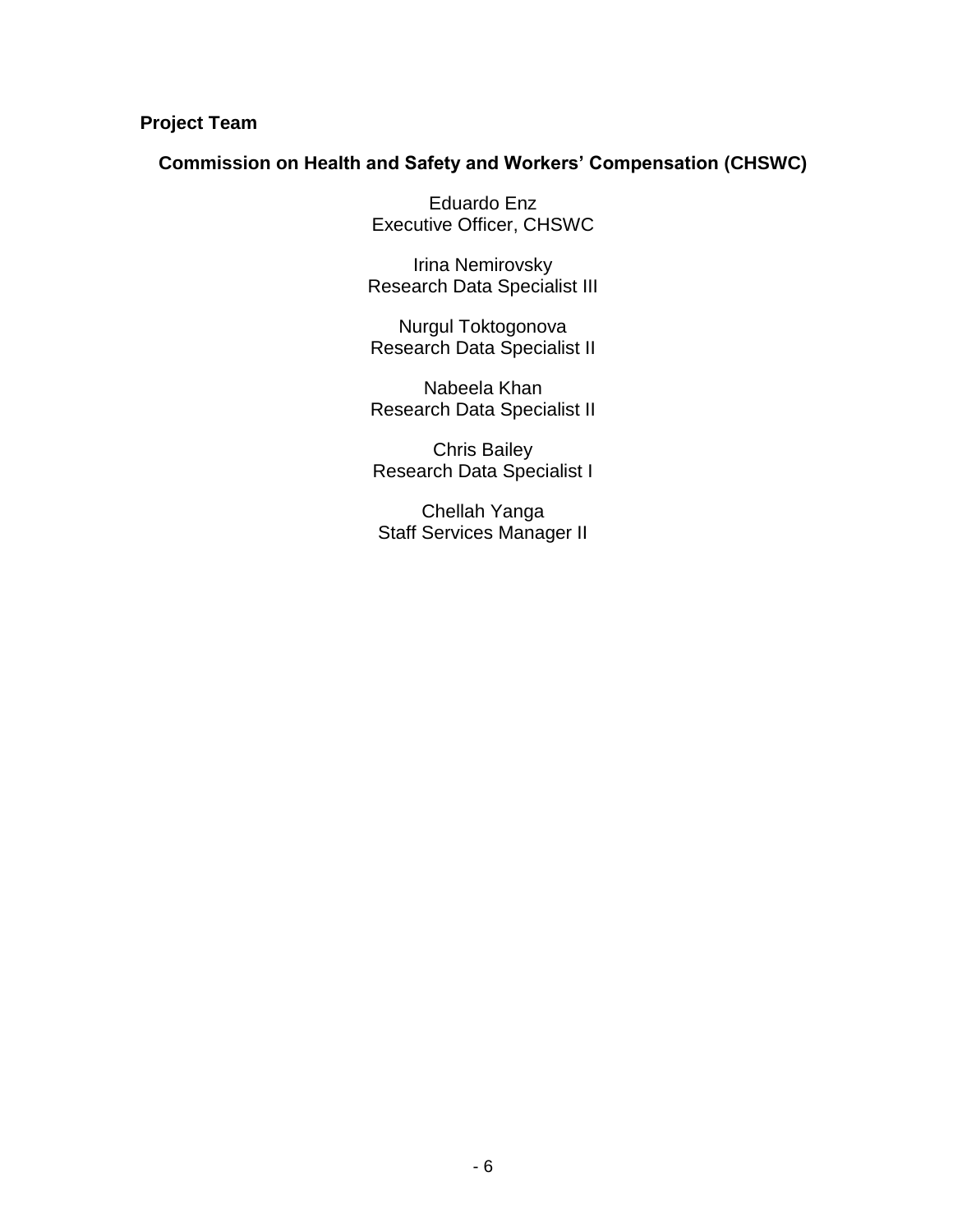#### **Resource Center Labor Occupational Health Program (LOHP), UC Berkeley**

Laura Stock **Director** 

Robin Dewey Program Coordinator

Diane Bush Coordinator of Public Programs

Alejandra Domenzain Coordinator of Public Programs

Yasin Khan Coordinator of Public Programs

Joel Rubio WOSHTEP Administrative Specialist

## **Resource Center Labor Occupational Safety and Health Program (LOSH), UCLA**

Kevin Riley **Director** 

Deogracia Cornelio Associate Director of Education

Verónica Ponce de León Bilingual Educator/Technician

Valerie Serrano Bilingual Administrative Specialist

# **Resource Center Western Center for Agricultural Health and Safety, UC Davis**

Heather Riden Program Director

Teresa Andrews Education and Outreach Specialist

Leslie Olivares Education and Outreach Specialist

> Kara Schilli Communications Specialist

Yajaira Ramirez Sigala Junior Specialist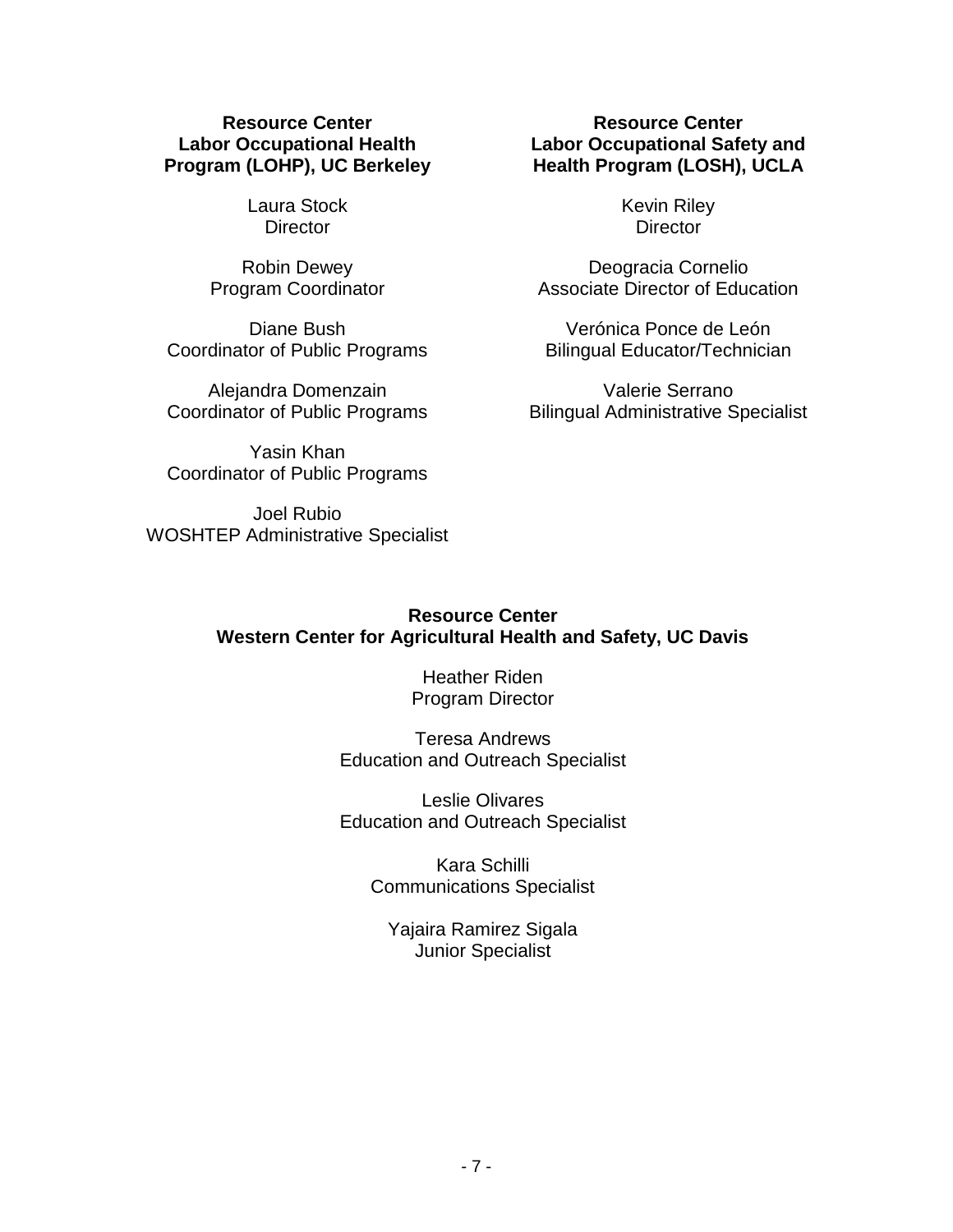## **Labor-Management Advisory Board**

A labor-management Advisory Board for WOSHTEP has been established, as mandated by legislation. Its role is to:

- Guide the development of curricula, teaching methods, and specific course materials about occupational safety and health.
- Assist in providing links to the target audience.
- Broaden partnerships with worker-based organizations, labor studies programs, and others that can reach the target audiences.
- Prepare an Annual Report evaluating the use and impact of WOSHTEP.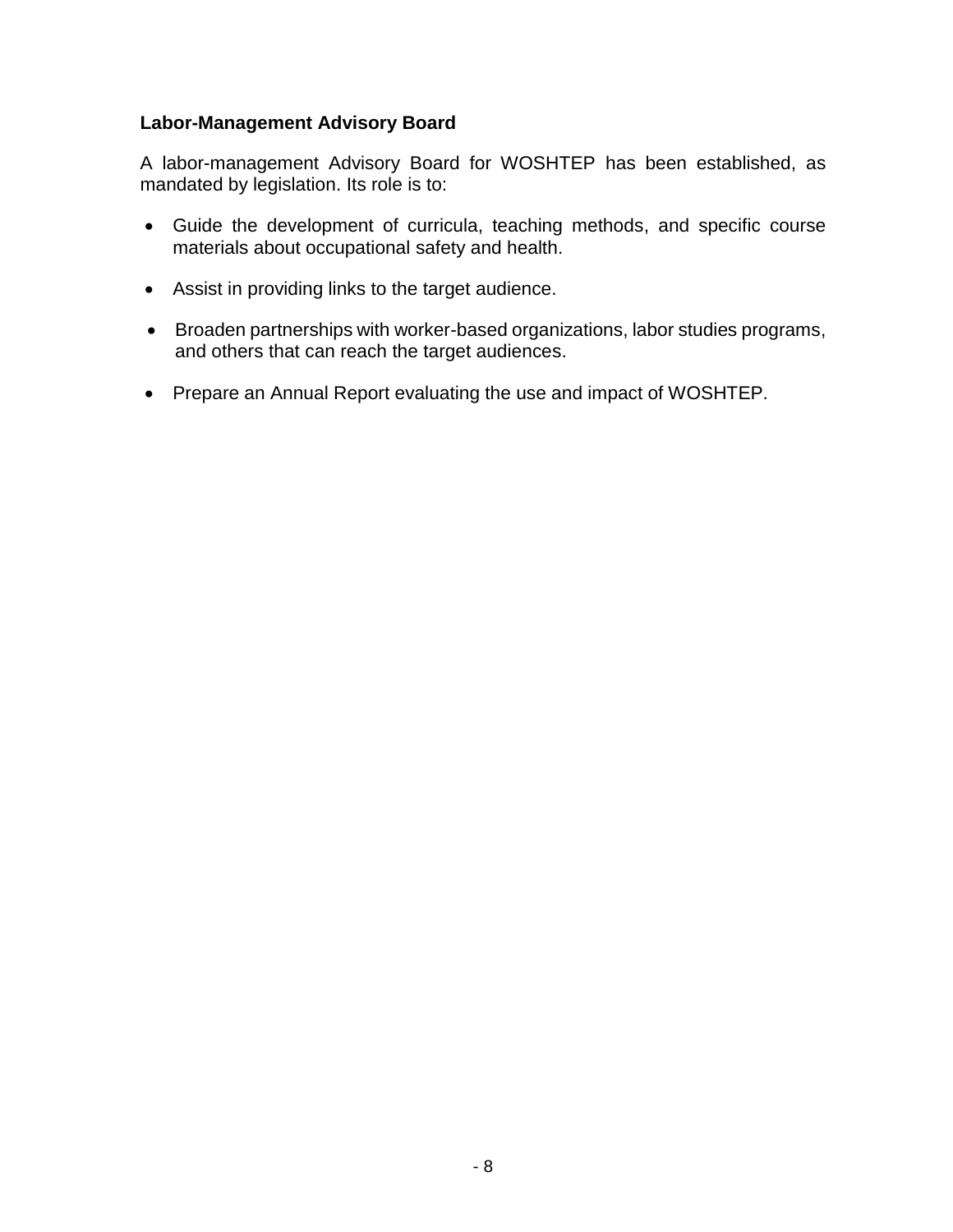#### *WOSHTEP Advisory Board Members*

Veronica Alvarado Warehouse Worker Resource Center

Alice Berliner Southern California Coalition for Occupational Safety and Health

> Laura Boatman State Building & Construction Trades Council

> > Cindy Delgado Matiecris Management

Lawrence Gayden California Manufacturers & Technology Association

> Scott Hauge Small Business California

> > Stephen Knight Worksafe

Laura Medina Building Skills Partnership

Robert Moutrie California Chamber of Commerce

Amber Novey Laborers-Employers Cooperation and Education Trust

> Marissa Nuncio Garment Workers Center

Tom Rankin President Retired California Labor Federation (AFL-CIO)

Guadalupe Sandoval California Farm Labor Contractor Board

Jeremy Smith State Building & Construction Trades Council

Mitch Steiger California Labor Federation (AFL-CIO)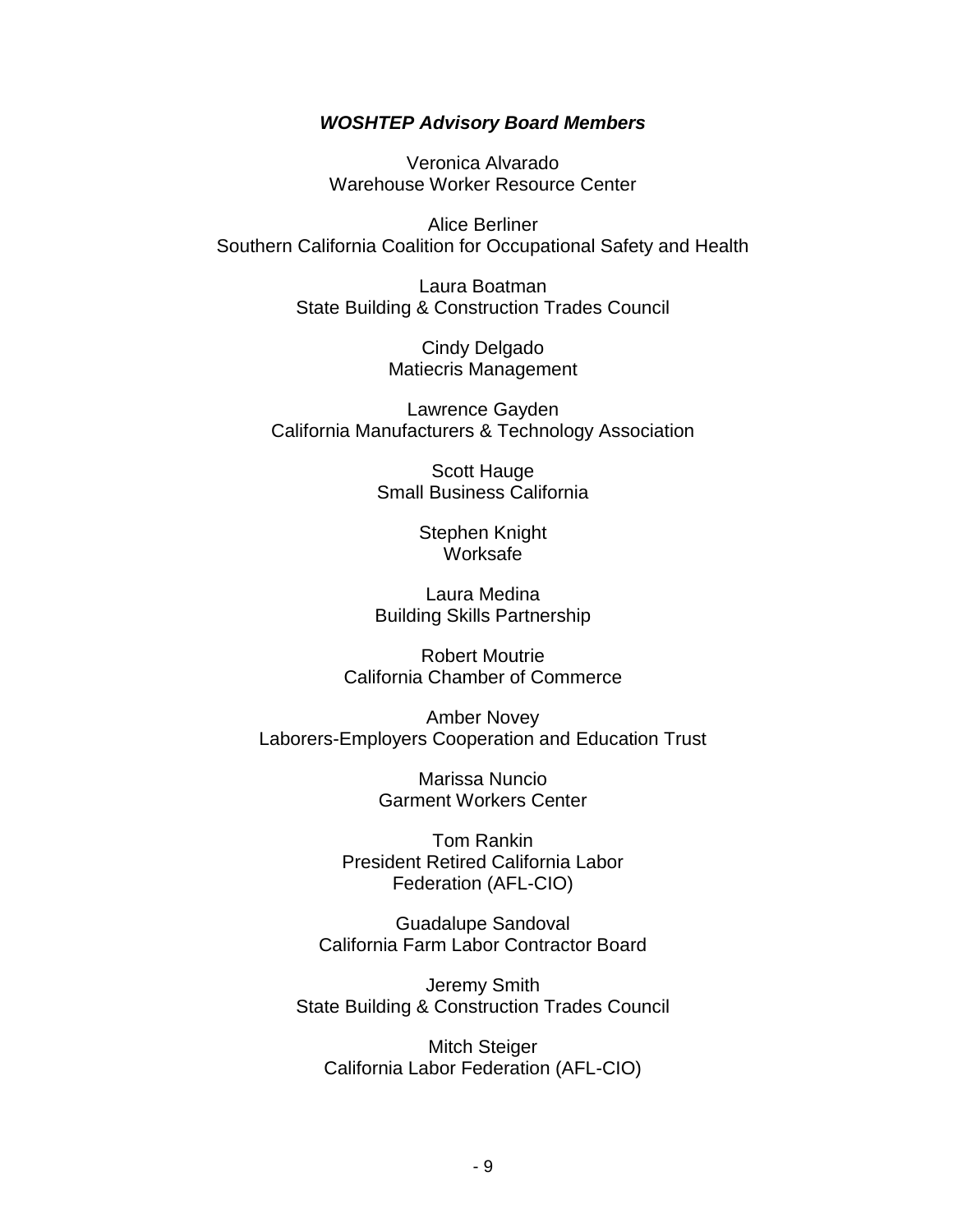# *WOSHTEP Advisory Board Members – Continue*

Betty Jo Toccoli California Small Business Association

> Cheryl L. Wallach Ford & Wallach

Kathleen Yasuda LA Trade Technical College – Labor Center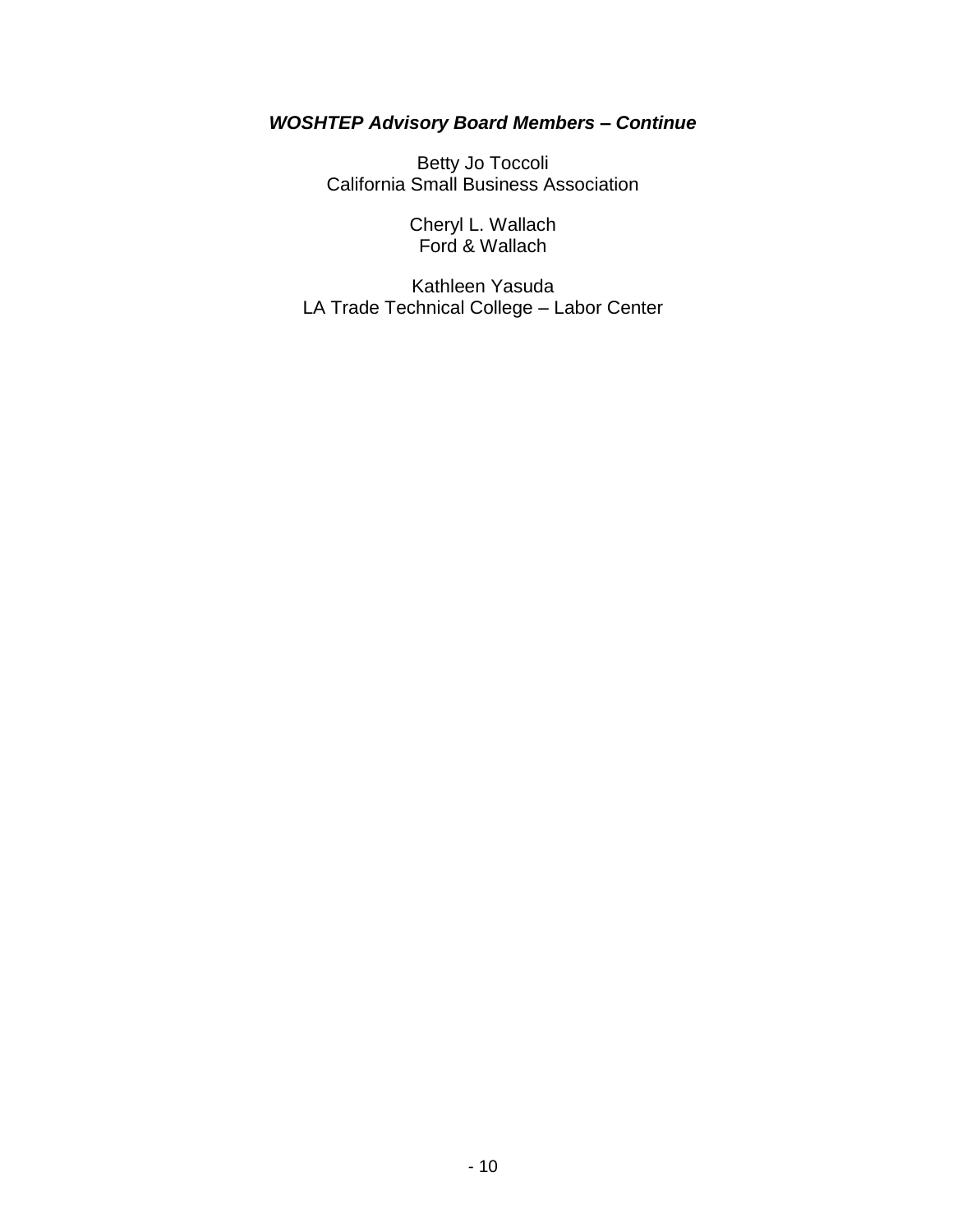#### *Ex-Officio Members*

Timothy Appleton Liberty Mutual Insurance

Aida Cardenas California Workforce Development Board

Mary Deems California Department of Public Health

Rick Fineman ICW Group Insurance Companies

> Nick Gleiter DIR-DOSH

Eugene Glendenning DIR-DOSH

Scott Henderson Henderson Insurance Agency

Jaime Jimenez CopperPoint Insurance Companies

Tom Jolliff Insurance Company of the West Group

Anne Katten California Rural Legal Assistance Foundation

> William Krycia The Zenith Insurance Company

Lauren Mayfield State Compensation Insurance Fund

> Thomas Neale Chubb & Son

Doug Parker DIR-DOSH

Katherine Quartararo Chubb Insurance Company

Javier Rodriguez RISCO Insurance Services, Inc.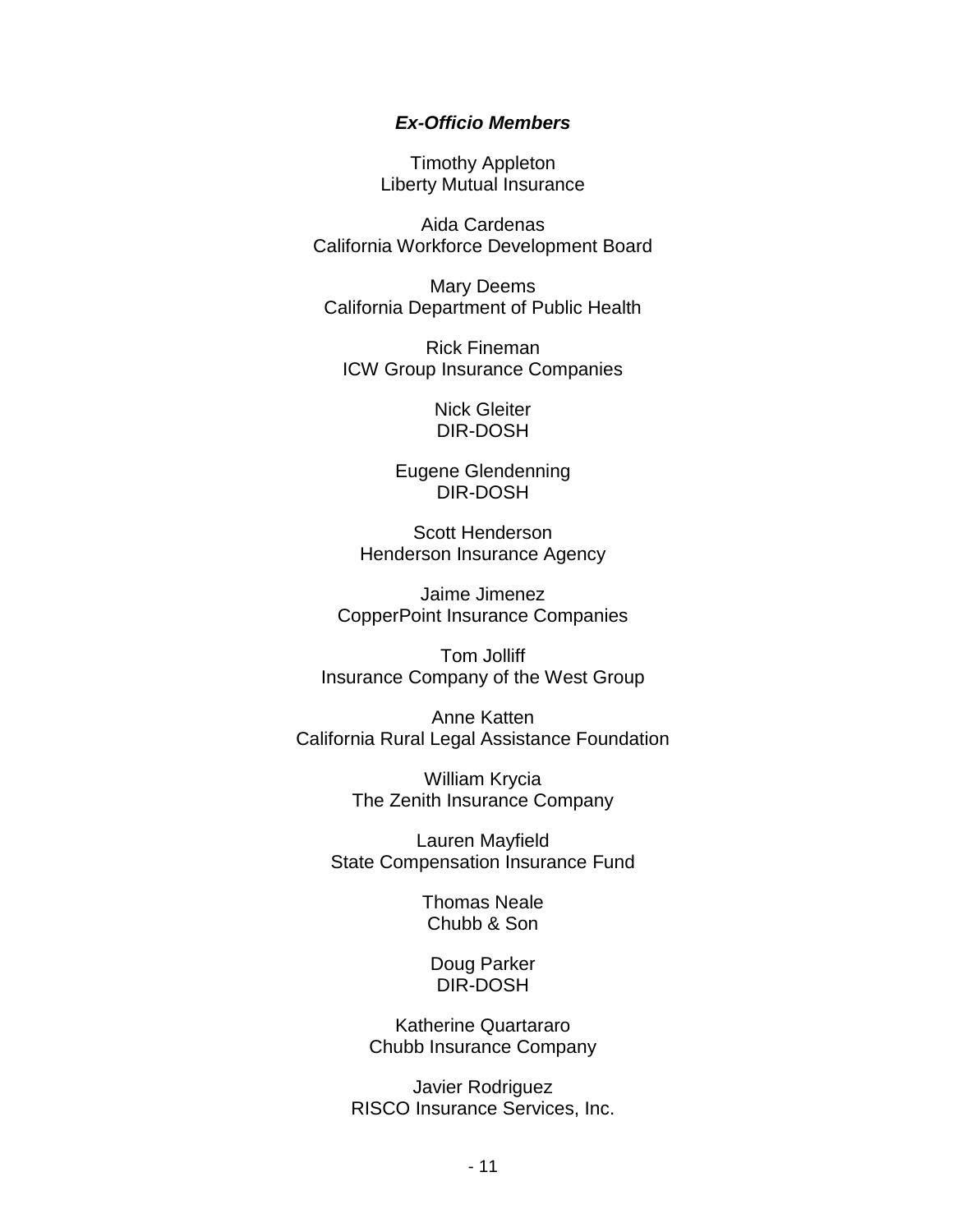## *Ex-Officio Members - Continue*

Glenn Shor DIR-DOSH

Chris Smith Zenith Insurance

Bob Snyder Liberty Mutual Insurance Group

> Dave Strickland Zurich Insurance

Christina Vasquez Workers United Western States Regional Joint Board

> Ed Walters QBE North America

> > Len Welsh Baker & Welsh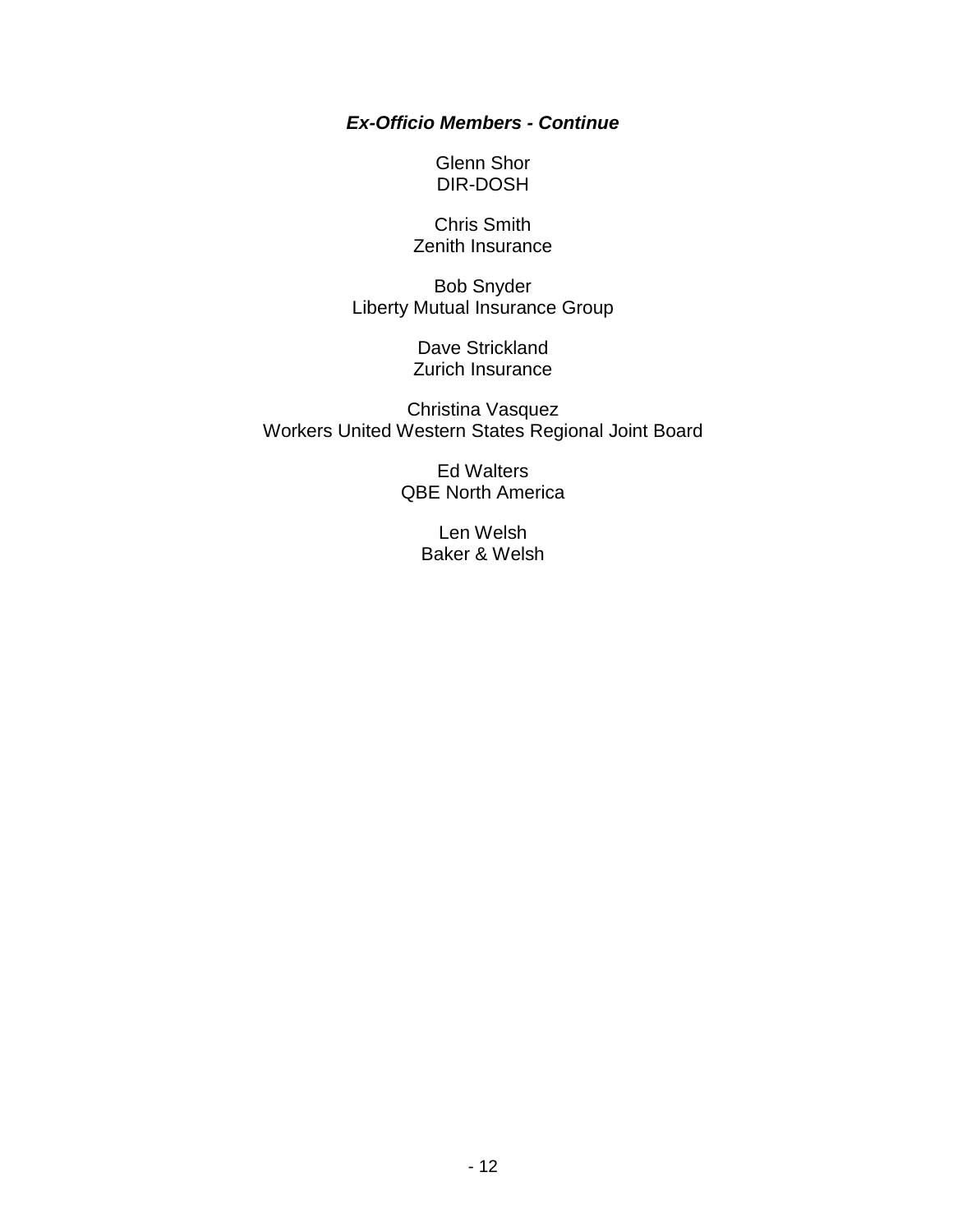# **III. WOSHTEP Components**

# **WOSH Specialist Training Program**

The WOSH Specialist training curriculum is intended to build knowledge and skills in many areas of injury and illness prevention. In order to be recognized as WOSH Specialists and receive a certificate of completion, participants in the WOSH Specialist training are required to successfully complete the core curriculum, which consists of six modules, plus a minimum of three supplemental modules relevant to their workplace. Materials are printed in English, Spanish, and Chinese and are updated regularly.

The 24-hour WOSH Specialist training sessions are offered statewide. These classes have been adapted for online delivery.

# *Core Curriculum*

The core curriculum addresses competencies for effective participation in workplace injury and illness prevention programs and on joint labor-management health and safety committees**.** The core curriculum consists of the following modules:

- Promoting Effective Safety Programs
- Identifying Hazards in the Workplace
- Controlling Hazards in the Workplace
- Health and Safety Rights and Responsibilities
- Workers' Compensation and Return-to-Work Programs
- Taking Action

# *Supplemental Modules*

Supplemental modules on the following topics have been developed to address the participants' needs:

- Bloodborne Pathogens
- Chemical Hazards and Hazard Communication
- Communicating Effectively about Workplace Health and Safety
- How Adults Learn Best: Sharing Health and Safety Information in the **Workplace**
- Preventing Musculoskeletal Disorders: Introduction to Ergonomics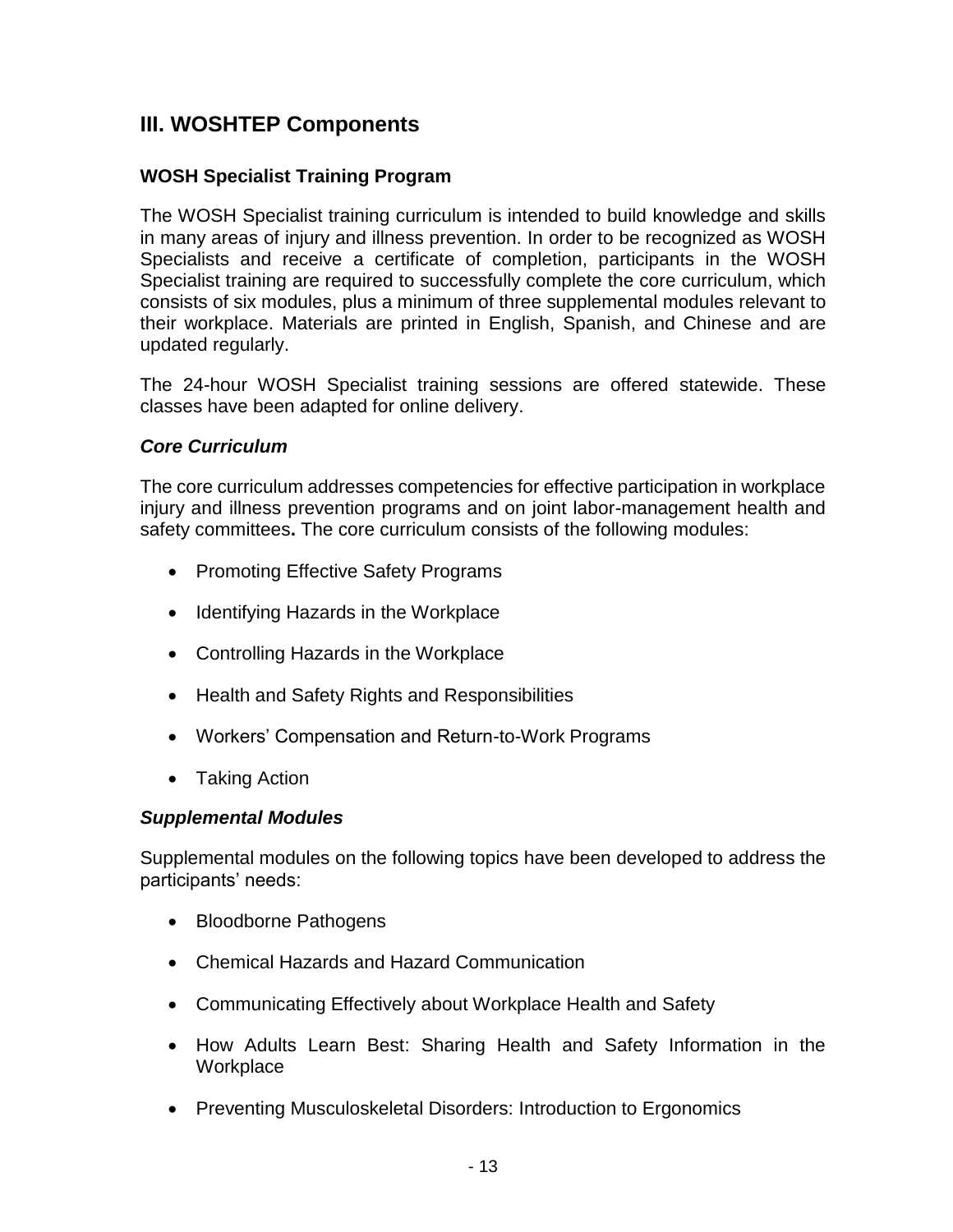- Workplace Health and Safety Committees
- Workplace Violence Prevention
- Workplace Emergency Preparedness

A new supplemental module on Sexual Harassment in the Workplace was developed in 2019, has been pilot-tested, and was finalized in 2020. The Centers have also integrated information and learning activities on COVID-19 and the Cal/OSHA COVID-19 Protection Plan Emergency Temporary Standard into the WOSH Specialist curriculum. Two other new supplemental modules were developed this year and pilot-tested several times. One module is on Work-related Stress and the other on Wildfire Smoke exposure at the workplace. Additional topics will be considered for development as future needs are identified.

# **WOSH Specialist Training**

Pilot training concluded in August 2004. During the remainder of 2004 and through 2021, 282 WOSH Specialist training courses (including the four pilot trainings) were conducted in Northern, Central, and Southern California, as described in the Advisory Board Annual Reports for 2004 through 2020 and in this report for 2021. To date, 5,324 WOSH Specialists have been trained in Northern, Central, and Southern California.

In 2021, 10 WOSH Specialist courses were conducted. See the Appendix to this report for descriptions of the 2021 WOSH Specialist training sessions. These classes are also undergoing an extensive evaluation with guidance from an outside evaluation consultant. The consultant's report will be available next year.

# *WOSH Specialist Refresher Training*

Refresher training sessions have been provided regularly since 2005 to WOSH Specialists who have attended a Specialist course. Refreshers have been held in English and Spanish, with some sessions involving simultaneous translation in Spanish and Chinese. Refresher training is held in a variety of settings to assist WOSH Specialists in carrying out activities they pursue in their workplace after completing the WOSH Specialist training. In these training sessions, WOSH Specialists discuss successes and challenges they face in implementing injury and illness prevention practices learned during the WOSH Specialist course. Revised training materials and new health and safety resources are distributed, and updates such as changes in workers' compensation laws and the Cal/OSHA Heat Stress standard are discussed.

To date, refresher training sessions have been conducted for over 800 WOSH Specialists. Refresher trainings from 2005 to 2020 are described in the Annual Reports for those years. Refresher training sessions are offered on an as-needed basis.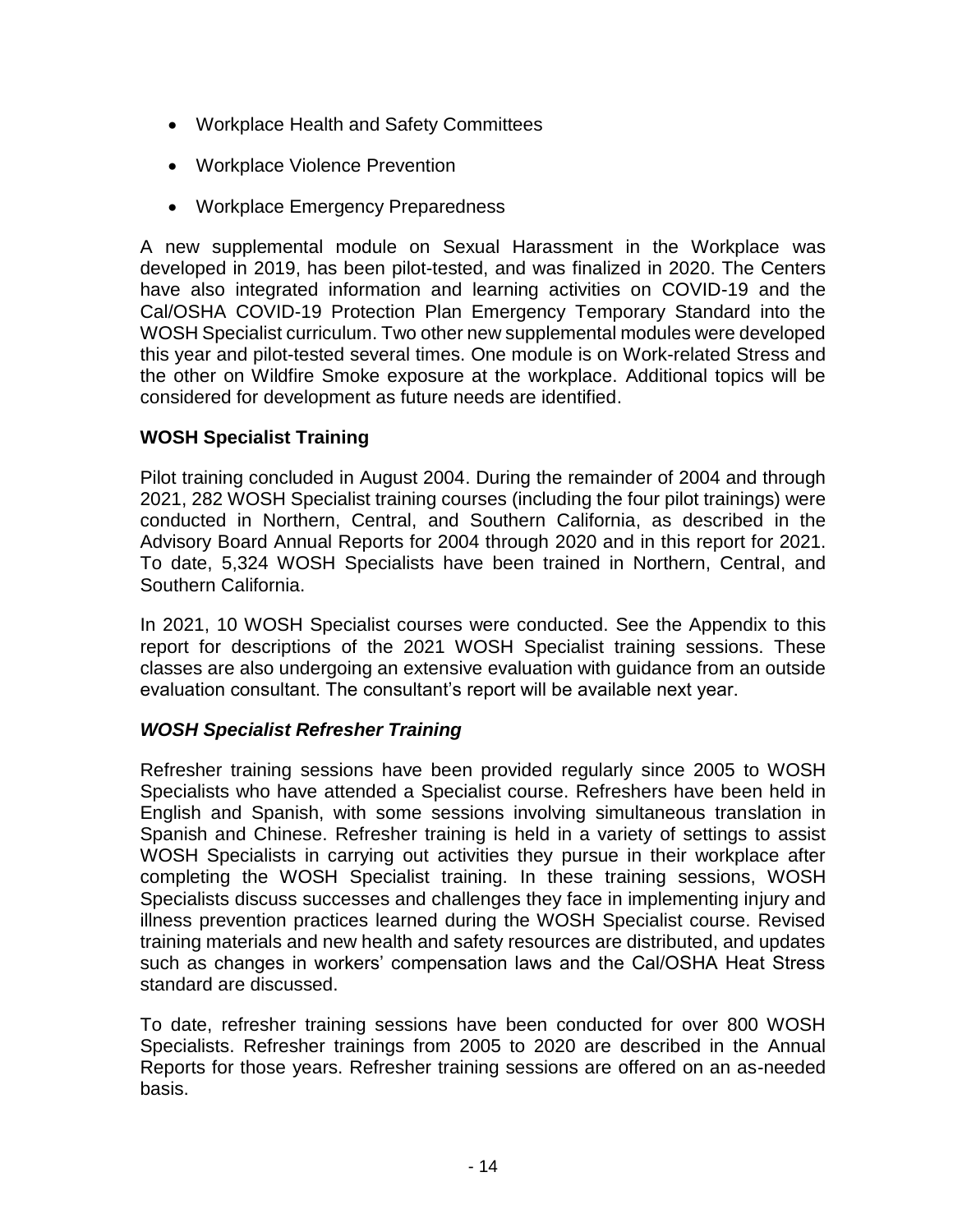# *Statewide Network of WOSH Specialist Course Trainers*

To begin development of a statewide network of trainers in 2005, as mandated by the Labor Code, LOHP and LOSH developed a Training of Trainers (TOT) program and offered the first two WOSH Specialist TOT courses in April and July 2005. TOT courses from 2006 through 2020 are described in the Annual Reports for those years and in the Appendix of this year's annual report.

TOT courses are taught as needed. To date, 406 WOSH Specialists from Northern, Central, and Southern California have been trained to be trainers. These "network trainers" from Northern, Central, and Southern California have been delivering WOSH Specialist course modules in English and Spanish since 2006. Trainers within the California Prison Industry Authority were also identified several years ago and were trained to conduct WOSH Specialist trainings for the inmate workers. This training continues each year. Outreach to identify network trainers is ongoing.

## *Follow-up with WOSH Specialists and Trainers*

LOHP, WCAHS and LOSH have each developed a listserv and a group email list for Northern, Central, and Southern California WOSH Specialists and trainers. Through periodic communication, WOSH Specialists and trainers are invited to meetings and events that will supplement their knowledge of workplace health and safety and injury and illness prevention practices. In addition, LOHP and LOSH publish and email newsletters in English and Spanish to update WOSH Specialists on actions that have been taken in the workplace and on upcoming courses or skill-building conferences and workshops. Articles are written by program staff, WOSH Specialists, and trainers. Also, articles published monthly in WCAHS' bilingual *Proximamente* training newsletter are distributed to individuals who have previously attended a WOSHTEP-sponsored training. Article topics have included hazard assessment and control, underlying causes of workplace injuries, and COVID-19 best practices.

Safety messages are also shared on the WCAHS Facebook, Twitter and Instagram accounts. LOHP and LOSH have WOSH Specialist Facebook pages to encourage Specialists to stay in touch with one another and with WOSHTEP staff about health and safety issues that arise in their workplaces. Efforts are made to implement alternative ways to communicate with WOSH Specialists who do not have access to a computer and with those who do not speak English.

# *WOSH Specialist Accomplishments*

WOSHTEP staff follow up with WOSH Specialists to learn about their accomplishments and challenges since completing the training. WOSH Specialists have reported a range of accomplishments since the program's inception. Key accomplishments are listed in the WOSHTEP Annual Reports for 2003 through 2020 and in this report.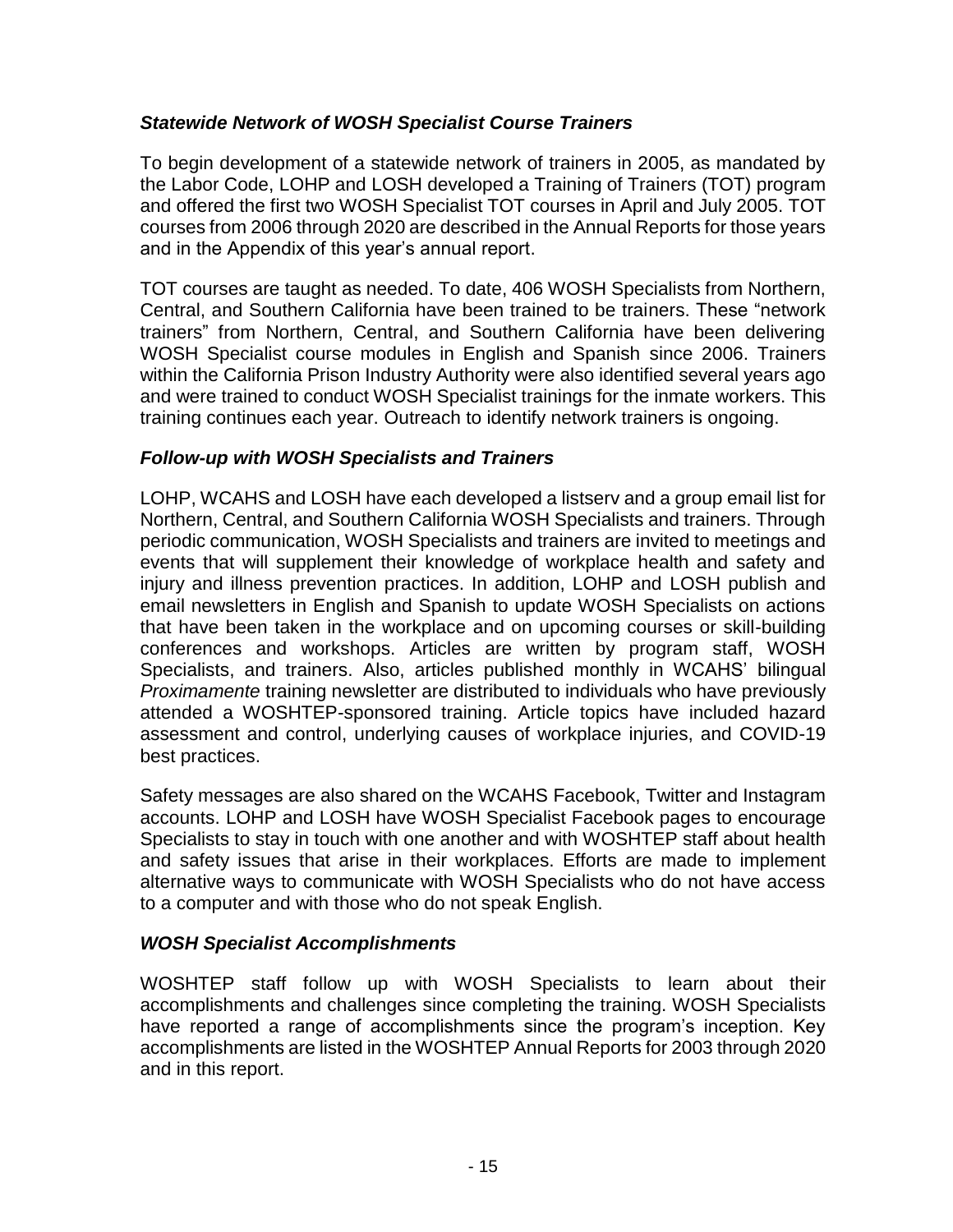## **Awareness Sessions and Presentations**

LOHP, LOSH, and WCAHS have also conducted shorter Awareness Sessions, drawing on the WOSH Specialist curriculum, to help promote awareness of workplace health and safety issues and interest in the WOSH Specialist course. In 2021, 37 awareness classes were held, attended by 776 participants. To date, 24,803 workers have been reached through Awareness Sessions.

In 2021, eight presentations and/or webinars<sup>2</sup> were given.

In 2010, LOSH developed an Awareness Module "Preventing Workplace Injuries and Illnesses" in [English](https://www.dir.ca.gov/chswc/WOSHTEP/Awareness/AwarenessModuleEnglish.pdf) and [Spanish.](https://www.dir.ca.gov/chswc/WOSHTEP/Awareness/AwarenessModuleSpanish.pdf)

Awareness Sessions and Presentations in 2004-2020 are described in the Annual Reports for those years.

See the Appendix to this report for detailed descriptions of 2021 Awareness Sessions, Promotora Trainings, and Presentations.

## **State Building & Construction Trades Council of California, AFL-CIO (SBCTC***)*

In 2009-2010, LOSH prepared a building trades needs assessment report and published a report of its findings titled "Opportunities to Integrate Worker Health and Safety Education into Building Trades Apprenticeship Programs". The report includes an overview with background information on the current conditions of worker health and safety in Apprenticeship and pre-apprenticeship programs and the construction industry. Assessment methods, findings, and recommendations are then detailed. The report concludes with next steps, including plans for pilot testing and disseminating adapted WOSHTEP materials and suggestions for areas of future exploration.

In 2011, in partnership with the SBCTC, LOHP and LOSH completed and disseminated a *[Construction Case Study Training Guide,](https://lohp.berkeley.edu/wp-content/uploads/olddocs/ConstructionCaseGuide.pdf)* based on the needs assessment report, with adapted WOSH Specialist curriculum materials. The Guide includes trade-specific health and safety case studies, including green job case studies, which can be incorporated into pre-apprenticeship and apprenticeship training on health and safety and on green jobs. WOSHTEP staff continue to promote the Case Study Guide at training sessions and encourage its use.

These materials continue to be promoted during training sessions and provided on an ongoing basis.

 $\overline{a}$ 

 $2$  One of the webinars conducted in 2021 also served as a Refresher training for WOSH Specialists.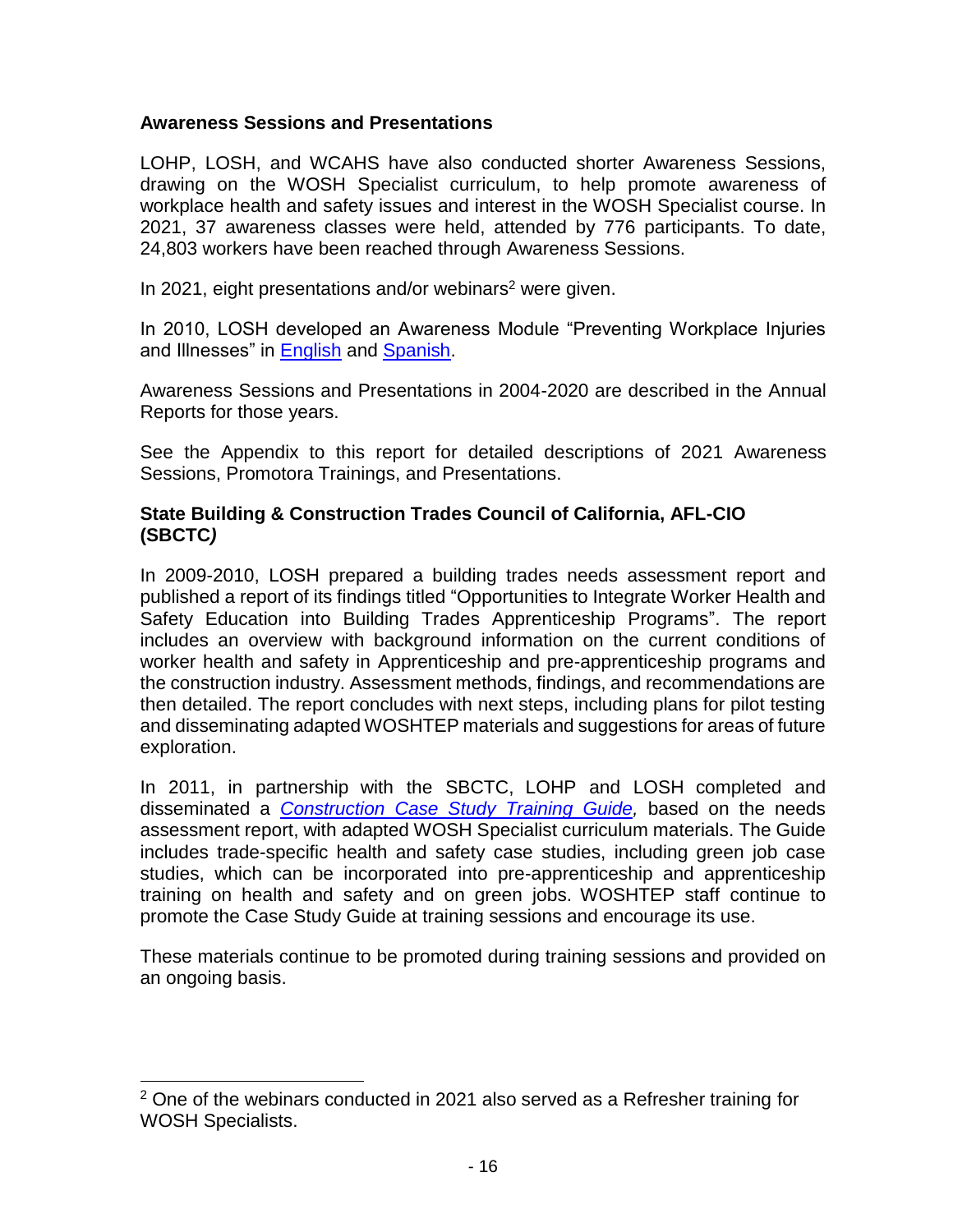In addition, LOHP developed a [factsheet](http://www.dir.ca.gov/chswc/WOSHTEP/Publications/Spray_Polyurethane.pdf) to address the hazards of applying spray polyurethane foam insulation, a common task aimed at increasing energy efficiency. The factsheet is for construction industry apprentices and contractors.

In 2019, in order to expand WOSHTEP's work with apprenticeship programs and to reach young and new workers, LOHP developed and conducted health and safety training in pre-apprenticeship programs for students learning about auto repair and the medical assistant profession. These training sessions were conducted in partnership with SEIU in Sacramento and Oakland in August and with Jewish Vocational Services in San Francisco in October. Eleven auto mechanic preapprentices and 17 medical assistant pre-apprentices attended the classes.

# **Small Business Health and Safety Resources for Training Employees**

In 2005, WOSHTEP launched an effort to develop industry-specific training guides for employers to use to teach their employees essential health and safety skills. These training guides were introduced in 2-hour training programs for owners and managers of small businesses in these industries during the first few years after WOSHTEP was established. A generic training guide for general industry was also developed. These guides are now distributed during the program's current activities focused on small businesses – WOSHTEP's IIPP training. See more details on the training programs and guides below.

# *Restaurant Supervisor Safety Training Program*

In partnership with the State Compensation Insurance Fund, Cal/OSHA Consultation, and the California Restaurant Association, LOHP and LOSH completed the first set of health and safety resources for owners and managers of small restaurants in June 2005. Materials for the Restaurant Supervisor Safety Training Program include a training guide for two short training sessions and tip sheets on the most common restaurant hazards, which managers can use to tailor training to the specific hazards in their own restaurant. This training also includes information regarding training and supervising young workers. The [materials](http://www.dir.ca.gov/CHSWC/SBMRMaterials.htm) are available in English, Spanish, and Korean.

# *Protecting the Safety and Health of Restaurant Workers*

In partnership with the Koreatown Immigrant Worker Alliance (KIWA), LOSH developed materials for training restaurant workers in hazard identification and control and injury prevention. The materials, which include a workbook in [English,](https://lohp.berkeley.edu/wp-content/uploads/2013/10/RestaurantWorkbook.pdf) [Spanish,](https://lohp.berkeley.edu/wp-content/uploads/2013/10/RestaurantWorkbook_Spanish.pdf) and [Korean,](https://lohp.berkeley.edu/wp-content/uploads/2013/10/RestaurantWorkbook_Korean.pdf) were based on a needs assessment conducted by KIWA with restaurant owners in Los Angeles.

Since November 2005, 27 workshops have been held, reaching over 293 owners or managers from over 183 restaurants or food-service programs. In addition, materials are being shared across the country. Oregon OSHA is posting the restaurant tip sheets on its website. Materials developed for the restaurant industry are now being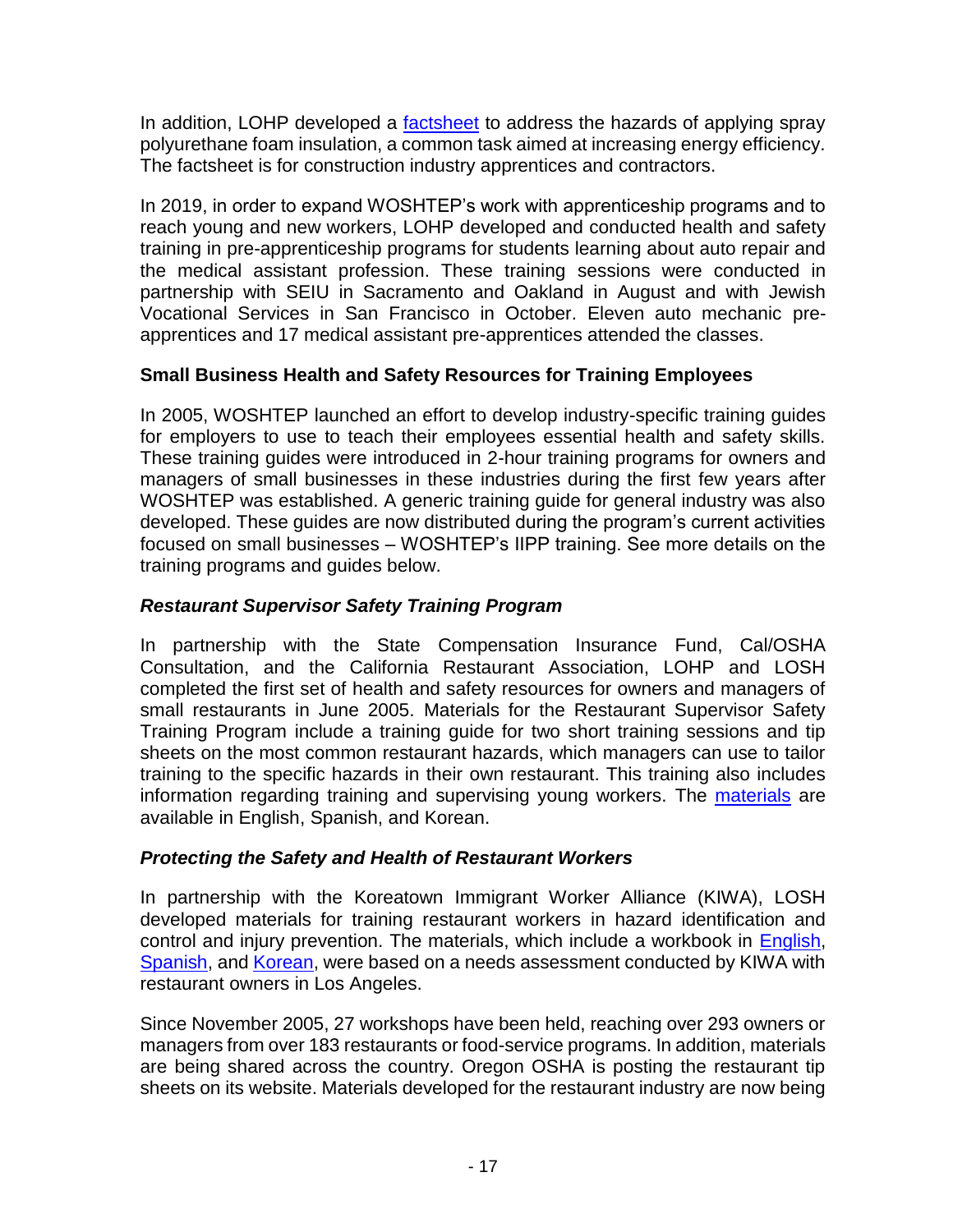distributed to the employers from restaurants attending the Small Business IIPP training, described below.

# *Small Business Safety Training Program for General Industry*

In 2007, generic health and safety training materials were developed and pilot-tested for small businesses across many industries. These materials include training activities that owners and managers of small businesses can conduct with their employees, as well as additional resources to help them. Since 2007, 20 general small business workshops on how to provide health and safety training to their employees have been held, reaching 423 owners or managers of over 240 small businesses. The general industry [training guide](https://lohp.berkeley.edu/wp-content/uploads/2013/10/smbiz-guide.pdf) is now distributed during the Small Business IIPP trainings, described below.

In 2008, federal OSHA also funded LOHP to develop a national version of the WOSHTEP general Small Business Resources training packet, which is posted online and distributed at training workshops with other state partners.

# *Janitorial Industry Safety Training Program*

In 2008, LOHP developed a Small Business Safety Training Program for the janitorial industry. This project began with a needs assessment, which included interviews with seven janitorial employers about health and safety hazards and training needs. Employers identified English and Spanish as the primary languages spoken by janitors, as well as Chinese, Tagalog, and Arabic.

Training materials include activity sheets and discussion questions to spark conversation between management and employees. On the back of the activity sheet is a list of tips that both management and employees can use to improve health and safety at work. Since 2009, over 178 owners and managers in over 57 businesses have received this training in partnership with the Pacific Association of Building Service Contractors and the Independent Maintenance Contractors Association in both Northern and Southern California.

[Materials developed for the janitorial industry a](http://www.dir.ca.gov/chswc/WOSHTEP/SBMR_Janitorial.htm)re distributed to janitorial employers during the Small Business Injury and Illness Prevention Program training, described below.

# *Dairy Industry Safety Training Program*

In 2008, WOSHTEP Central Valley Resource Center staff initiated the Dairy Industry Safety Training Program. Tip sheets on health and safety, activities, and a *fotonovela* [in English](http://agcenter.ucdsitefarm.acsitefactory.com/sites/g/files/dgvnsk261/files/inline-files/DairyFotonovelaEnglish%20Jan%2011-11_0.pdf) and [Spanish](http://agcenter.ucdsitefarm.acsitefactory.com/sites/g/files/dgvnsk261/files/inline-files/DairyFotonovelaSpanish%20Final%20Jan%2011-11_0.pdf) on the proper handling of animals were developed. Since 2008, training sessions for over 75 dairy industry owners and managers have been conducted using the [Dairy Safety Training Guide in English](https://agcenter.ucdavis.edu/sites/g/files/dgvnsk261/files/inline-files/DairyTrainingGuide_0.pdf) and [Spanish.](https://aghealth.ucdavis.edu/sites/g/files/dgvnsk261/files/media/documents/Dairy%20Safety%20Training%20Guide_Spanish.pdf)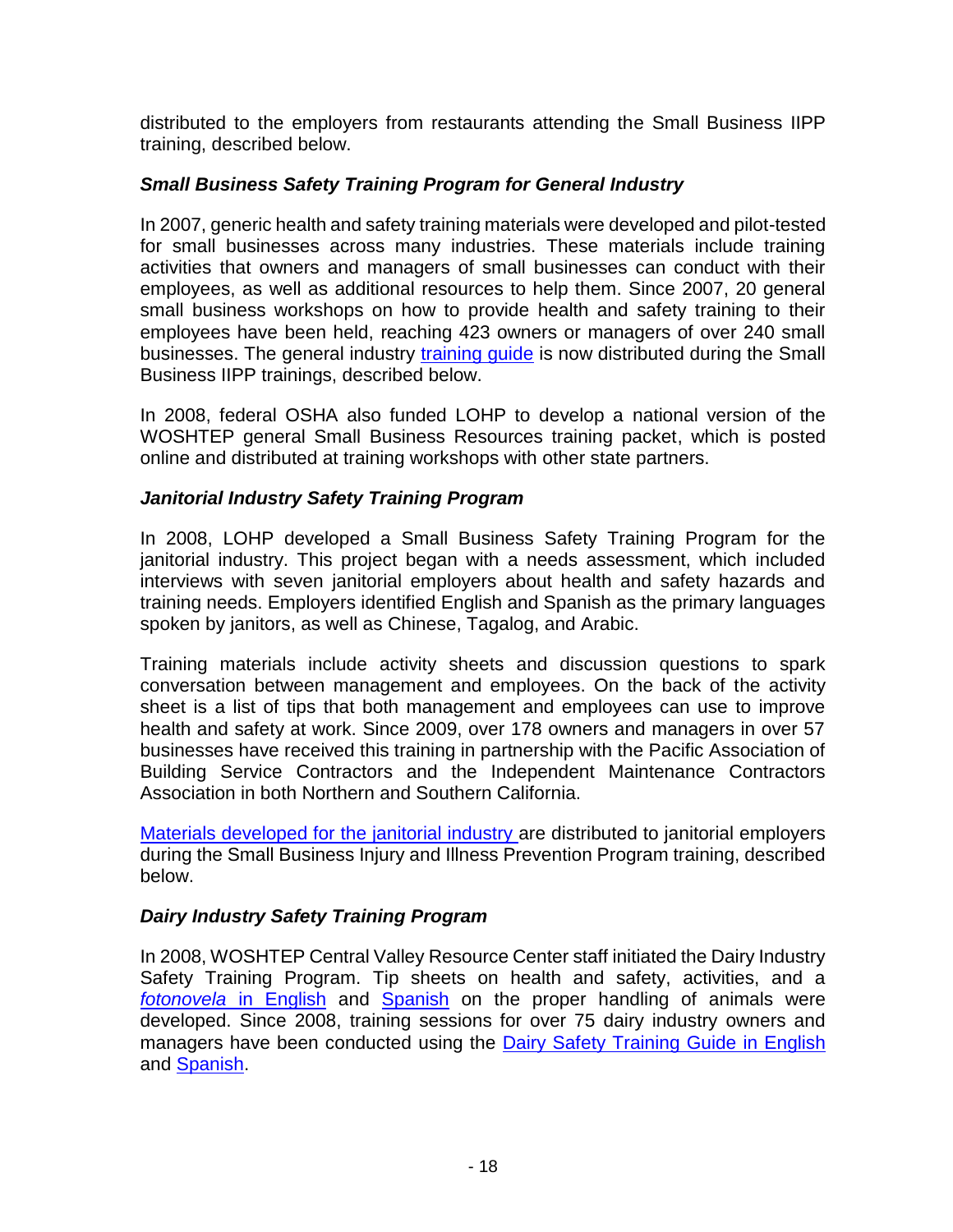## *Injury and Illness Prevention Program for Small Businesses*

In 2012, CHSWC and LOHP designed materials and a training program for small business owners and managers in general industry throughout California to help them reduce work-related injuries and illnesses and comply with Cal/OSHA's IIPP standard.

This effort has been guided by an advisory committee that includes representatives from DIR, CHSWC, Cal/OSHA Consultation Services, the State Compensation Insurance Fund (State Fund), the California Department of Public Health's Occupational Health Branch, Small Business California, the California Small Business Association, and LOHP. In addition to providing input on developing the project, the partners are also assisting with setting up training and conducting outreach to their constituents.

The training sessions developed are conducted in partnership with consultants from Cal/OSHA Consultation Service and loss prevention specialists from State Fund. To prepare State Fund trainers to co-teach the class with LOHP and LOSH trainers, LOHP and Cal/OSHA Consultation Service trainers conducted a TOT program in 2015 with the State Fund loss prevention specialists. Two TOT programs were held that year.

The Small Business IIPP training project includes:

- A half-day interactive training program targeting owners and managers from small businesses to assist them in creating and implementing their IIPPs. In 2021, WOSHTEP's LOHP staff conducted twelve IIPP training sessions in Northern California. Information and activities related to Cal/OSHA's COVID-19 Protection Program standard have been included in these trainings. WOSHTEP's LOSH staff conducted two IIPP training programs in Southern California. And WCAHS staff conducted four IIPP classes for small business employers and farm labor contractors in the agriculture industry (see description below). A total of 412 participants were reached through the ten IIPP trainings in 2021.
- Training materials, including a generic model IIPP guide, template, and program tools, such as a factsheet on promoting employee involvement, a sample accident investigation form, and a hazard-identification checklist.
- All [materials created for this program](http://www.dir.ca.gov/chswc/WOSHTEP/iipp/) are available online.

Registration and evaluation forms are routinely collected from the participants in the IIPP Small Business training. In 2014, a post-training survey was conducted with 79 respondents, one to 18 months after the training was completed to assess the impact of the project. In their evaluation, most trainees reported that they gained some or a lot of knowledge from the training. Nearly half the trainees reported that they remediated a hazard not addressed before the training. Over half developed or improved the IIPP after the training. Most responded that employee involvement in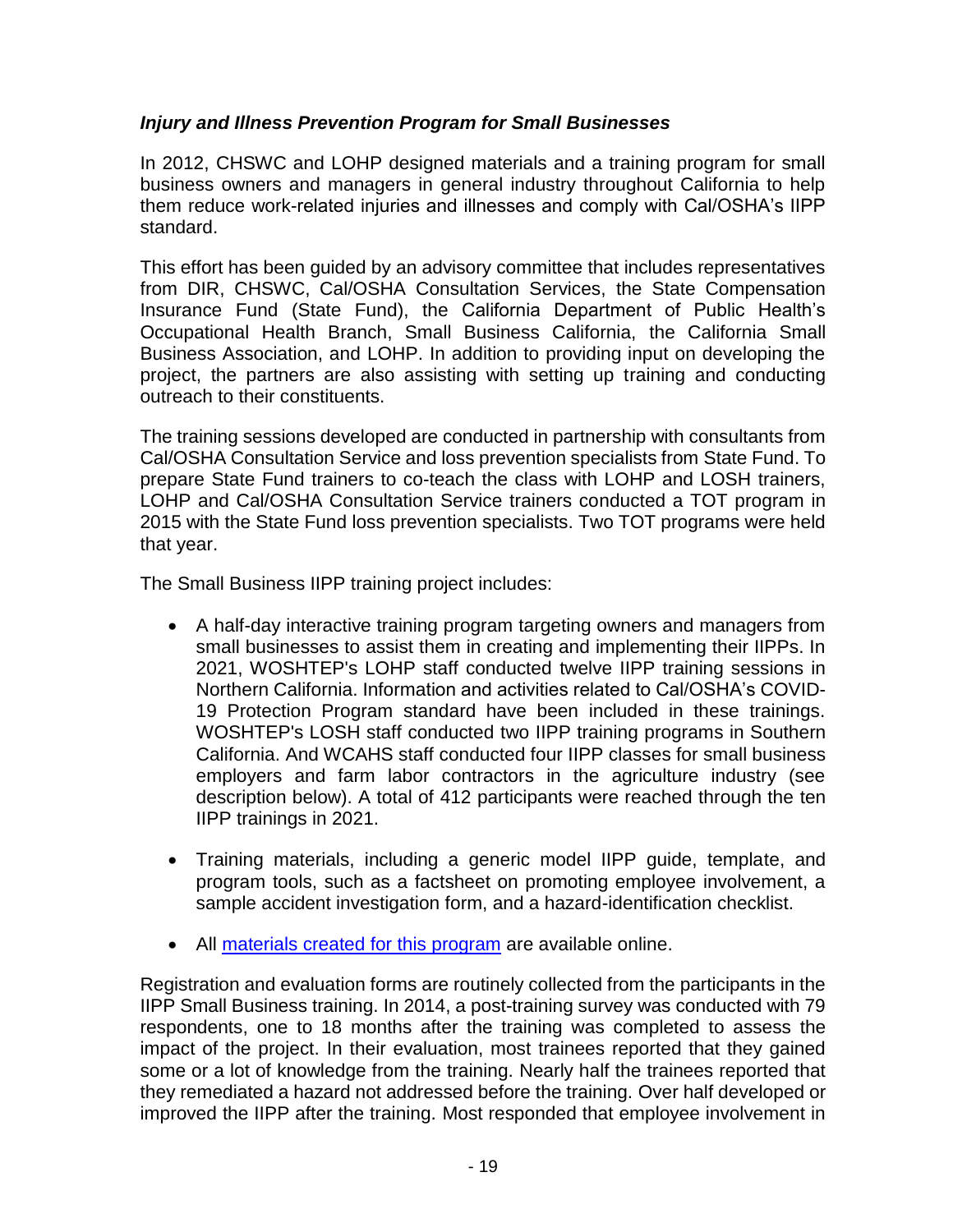safety has improved since the training. One particular success highlighted in the evaluation of the training has been that the course is taught with a specialist from Cal/OSHA Consultation Services, who presents information and answers participants' questions. LOHP did a poster presentation at the American Public Health Association annual meeting in November 2014 on the evaluation results.

# *Injury and Illness Prevention Program for Agriculture*

To better serve the needs and address the limited availability of staff working in agriculture, the Central Valley WOSHTEP Resource Center at UC Davis' Western Center for Agricultural Health and Safety adapted the standard IIPP presentation for agriculture and reduced the length of the class from 4-hours to 2-hours. During the training session, WCAHS trainers give an overview of the Cal/OSHA IIPP standard and discuss why it is important to conduct effective and timely investigations of occupational injuries and illnesses. An emphasis is given to new requirements and emerging issues. Trainees discuss challenges and potential solutions both for conducting hazard assessment and control as well as for using participatory methods to train workers and involve them in health and safety planning. Cal/OSHA consultants are also present to discuss any potential updates, go over most common hazards and fines, provide practical solutions, and help answer questions. In 2021, WOSHTEP's WCAHS staff conducted four IIPP trainings specifically for employers and farm labor contractors in the agricultural industry with a total of 106 participants. To date, 276 farm owners/managers, farm labor contractors, or employees (safety officers, HR, supervisors, etc.) who play a health and safety role in agricultural workplaces have attended an IIPP class on agriculture, conducted by WCAHS at UC Davis.

In addition, as part of the Small Business Program for agriculture, WCAHS staff attended the annual California Farm Labor Contractor (FLC) Association Ag Labor Forum where they hosted a table and provided information about workers' rights and WOSHTEP trainings. The 2021 event will be held virtually and WCAHS will have a 'virtual booth.'

## **Injury and Illness Prevention Programs for Large Employers in General Industry**

In 2012, CHSWC and LOHP also designed a model training program to assist larger businesses throughout California to develop and implement their IIPPs. The design and materials for this program parallel those for the IIPP training program and materials for small businesses. Training materials, including a generic model IIPP guide, template, and program tools, such as factsheets, a sample accident investigation form, and a hazard-identification checklist were developed.

In FY 2014/15, CHSWC and LOHP, together with key partners from Cal/OSHA, the State Compensation Insurance Fund, small business associations, and others, prioritized WOSHTEP's outreach and training efforts to target businesses with 250 or fewer employees and to provide only the half-day training sessions. This decision was made partly because business owners and managers, even at large companies,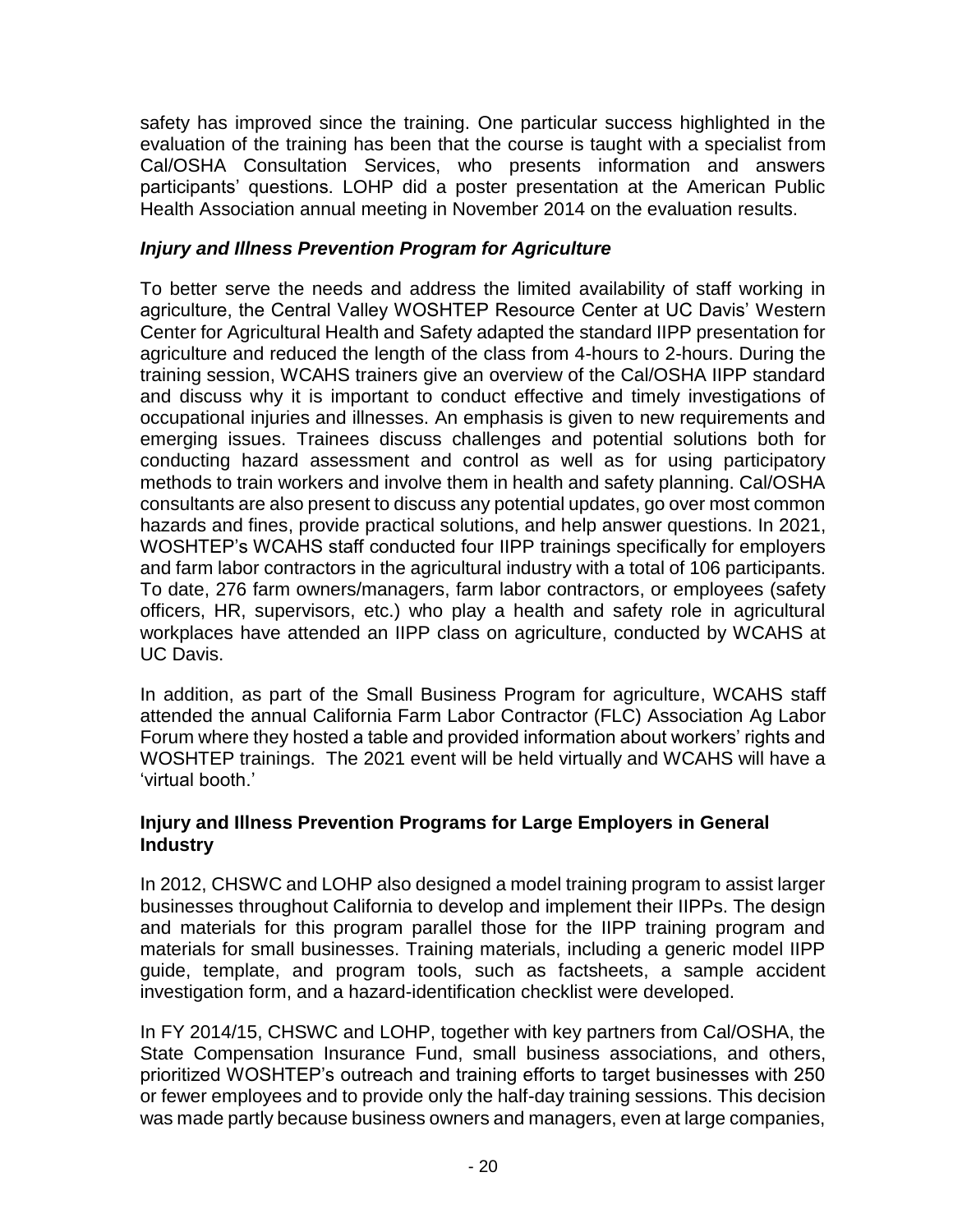found it hard to commit to a full day of training. Prior to the decision to offer only the half-day class, 86 participants from 75 employers received the day-long training.

The [general industry IIPP materials](http://www.dir.ca.gov/chswc/WOSHTEP/iipp/) are also being used in training sessions conducted nationally and internationally by LOHP. In 2012, LOHP created a national version of the IIPP materials, which have been used around the country.

In October 2014, LOHP adapted its national general industry IIPP training program and taught portions of the class to garment industry union representatives and complaint handlers in Bangladesh. The materials were translated into Bengali for this purpose.

Between 2012 and 2021, 1,383 owners/managers statewide have attended an IIPP half-day or day-long training, either in person or virtually.

# **Young Worker Health and Safety Programs**

CHSWC believes strongly in the importance of educating young workers and keeping them safe as they enter the workforce. According to the National Institute for Occupational Safety and Health (NIOSH), in 2018, 360 workers under age 24 died from work-related injuries, including 22 workers (under age 18). The occupational injury rate for young workers age 15-19 treated in emergency rooms was 1.25 times the rate of workers age 25 and over. A goal of the WOSHTEP Young Worker Health and Safety Program is to identify unique ways to effectively engage young workers as health and safety promoters at work, at school, and in their community.

# *Young Worker Leadership Academy*

In 2005, WOSHTEP funding helped support the first Young Worker Leadership Academy (YWLA), held in Anaheim, California. CHSWC co-sponsored this Academy with LOHP, LOSH, the California Center for Civic Participation, and the California Partnership for Young Worker Health and Safety. The goals of the YWLA are to teach youth about workplace health and safety and their rights on the job; help youth identify education, policy, and media strategies to prevent young people from getting hurt on the job; and provide a forum for these youth to plan specific actions in their own communities to promote young worker safety during Safe Jobs for Youth Month in California in May each year.

Following the 2005 Leadership Academy's success, WOSHTEP funding supported two YWLAs each year through 2010, one in Northern California and one in Southern California, held at UC Berkeley in January and at UCLA in February. (See the Annual Reports for 2006-2010 for details.) Starting in 2011, one statewide Academy has been held in Berkeley in February every year. From 2005 to 2021, 128 teams (a total of 510 youth) from communities throughout California have participated in 22 Academies. Additionally, since 2006, 101 YWLA graduates have returned to serve as youth mentors, helping to lead Academy activities and planning and conducting their own outreach activities afterward.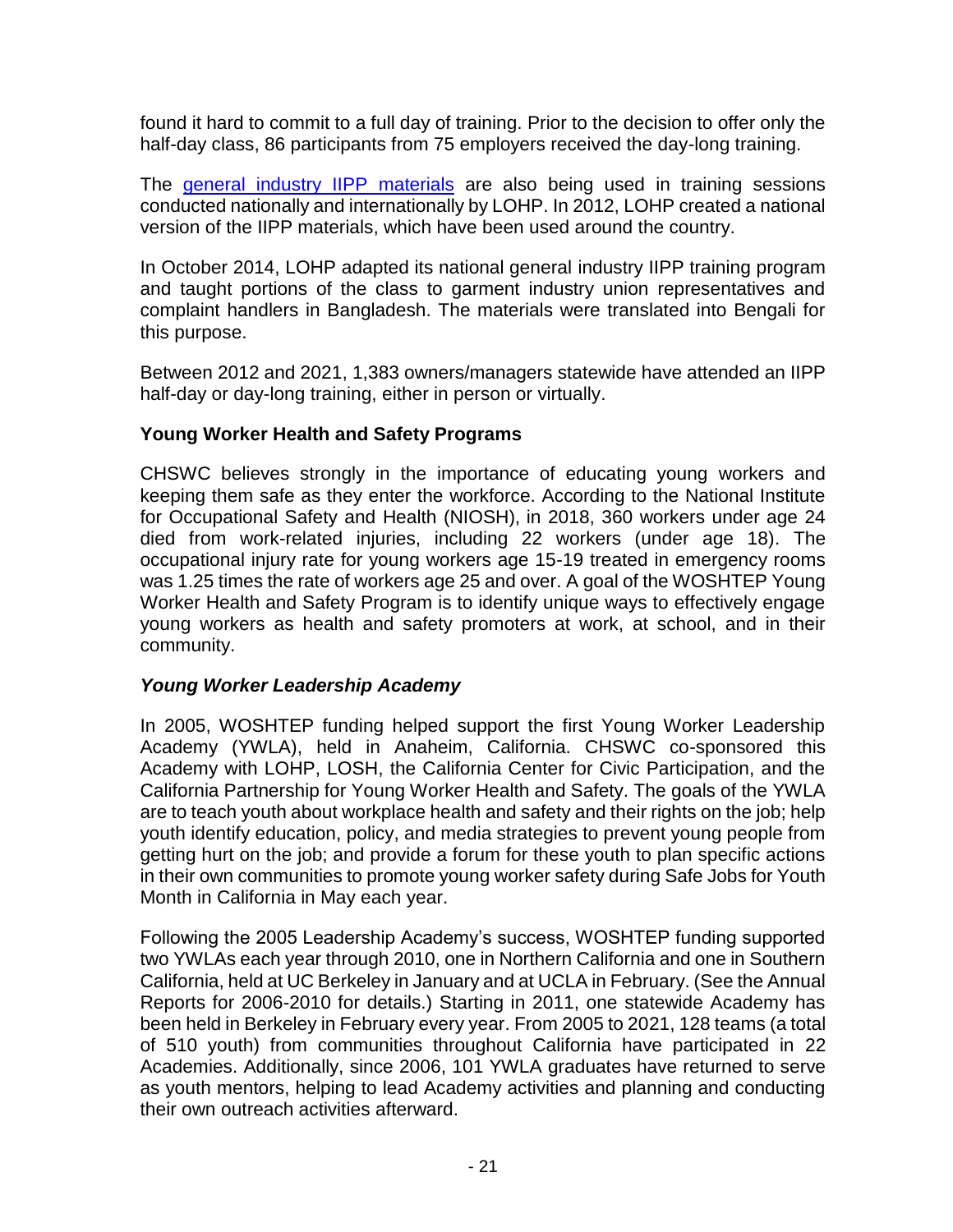Almost all the YWLA teams (113 teams) have successfully conducted creative activities to promote health and safety among young workers in their communities, usually during Safe Jobs for Youth Month in May. Activities have included:

- Holding workshops at schools and in the community on health and safety hazards.
- Developing new materials, such as wallet cards, buttons, posters, art work and brochures for youth, and a training video for employers to use with young workers.
- Creating public awareness through school billboards and sponsoring a twoweek-long school event with fun activities and young worker health and safety information.
- Media outreach, including being interviewed on a local Spanish-language radio station and developing and airing both radio and video public service announcements (PSAs).
- Policy development, including school board or school-level policies requiring that all youth seeking work permits be provided with information on young worker rights and responsibilities in the workplace, as well as requiring youth in two districts to pass a short quiz.

YWLA teams have reached thousands of people, mainly youth, through these activities. They have also reached many low-wage, Spanish-speaking or immigrant families or community members with little awareness of U.S. workplace laws.

The statewide Young Worker Leadership Academy (YWLA) was held virtually on March 4–6, 2021, due to the COVID-19 pandemic. The Leadership Academy was coordinated by LOHP with significant support from UCLA-LOSH, as well as active participation of other partnership members, including Cal/OSHA, the Labor Commissioner's Office, the California Department of Public Health's Occupational Health Branch, WorkSafe, and the Equal Employment Opportunity Commission. Young people from four different organizations around the state attended, along with four YWLA alumni who served as youth mentors.

This year, all four teams and youth mentors also attended a "YWLA Zoom reunion" in June to share the results of their community activities and reconnect. The California partnership seeks opportunities for building the skills of YWLA young leaders, including those in public speaking. As a result, one team joined the spring meeting of the California Partnership for Young Worker Health and Safety to share their community project plans with stakeholders. This fall, another YWLA team will join the virtual Partnership meeting and share their project and what they learned while completing it.

This year, four YWLA teams succeeded in creating community projects that could be conducted virtually. Two schools hosted virtual, participatory events to teach their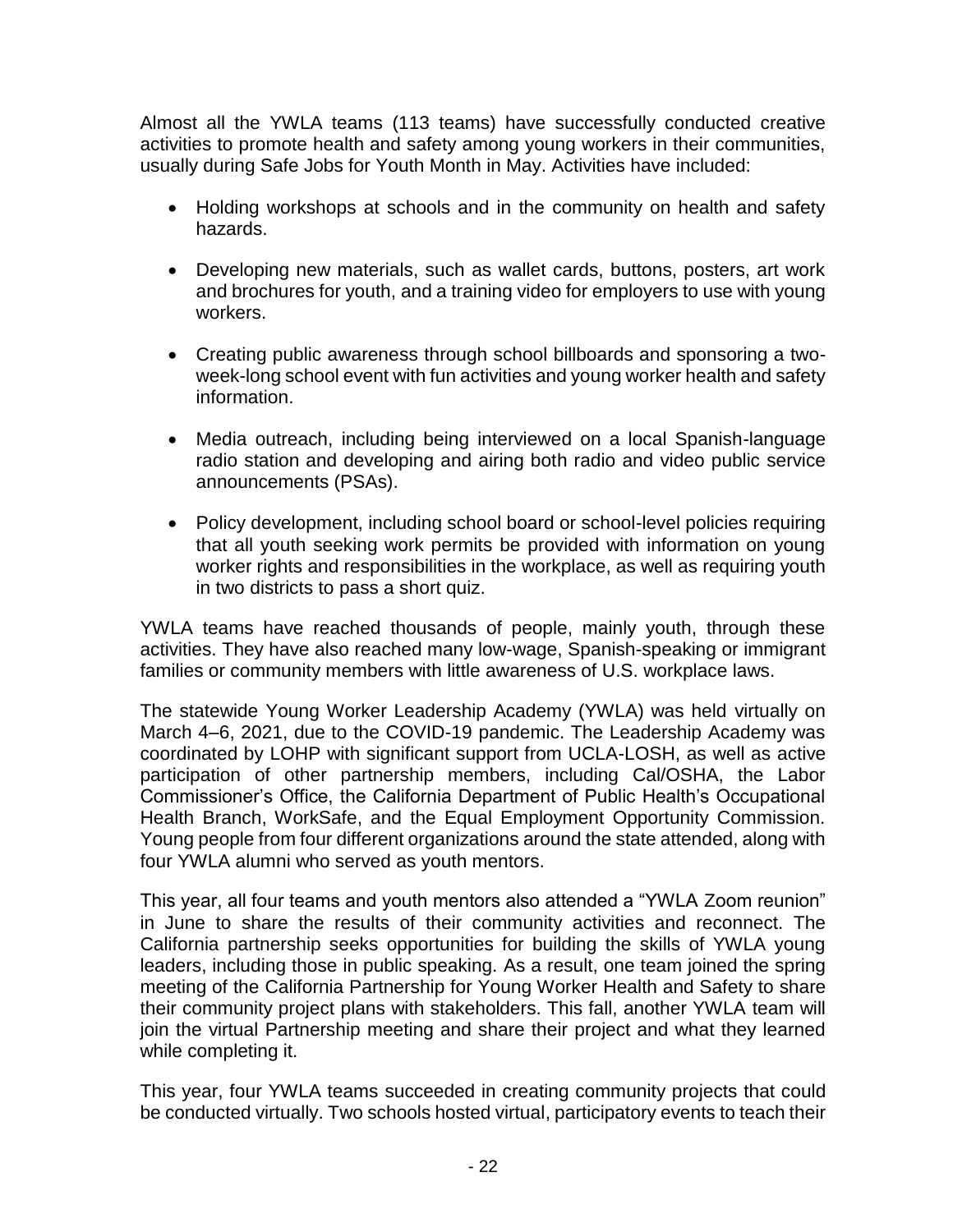peers about their health and safety rights at work; another team created a video about sexual harassment at work; and the fourth team did a survey of high school students to find out what information they needed to stay safe at work, then began building a website with that information.

As a result of the 22 Academies held from 2005 to 2021, a network of youth who can help promote workplace health and safety in their communities has been developed. LOHP completed a needs assessment with high school teachers in both northern and southern California to create a hybrid, virtual and in-person academy, planned for March 2022, due to the ongoing COVID-19 pandemic. The Academy will host two days on Zoom and one day in person, with southern California teams meeting at UCLA and northern California teams meeting at UC Berkeley. This will create opportunities for six teams from different communities to come together to learn about workplace safety and leadership for change, and to plan for education, outreach or policy change actions for their own communities.

# **Young Worker Leadership Academy Guide**

With additional funding from the California Wellness Foundation, LOSH and LOHP developed a 64-page guide, ["Teens Speak Out for Safety on the Job: Lessons](https://lohp.berkeley.edu/teens-speak-out/)  [Learned from the Young Worker Leadership Academy,"](https://lohp.berkeley.edu/teens-speak-out/) to share the YWLA model with organizations in California and nationwide. This guide describes the YWLA process and includes all the teacher instructions, handouts, and other materials needed to set up an Academy. This model has been shared with organizations and agencies around the country through the national Young Worker Safety Resource Center. The guide has been used by the Massachusetts Coalition for Occupational Safety and Health (MassCOSH) to conduct seven of its own Young Worker Leadership Academies since 2008, and by the New Zealand Young Workers Resource Centre.

# **Carve-Out Program**

# *Carve-Out Conference*

With the assistance of LOHP and LOSH WOSHTEP staff, CHSWC planned and conducted a statewide conference on workers' compensation carve-outs and the promotion of injury and illness prevention activities. The August 2007 conference, attended by approximately 200 people, included three workshops and a presentation on how employers and unions either currently participating in a carve-out or considering establishing a carve-out can build injury and illness prevention activities into their program. Prevention activities that were promoted included establishing health and safety committees and conducting health and safety training and hazard investigations. Interest expressed in other roundtables and discussions with constituents since this conference indicate the need for another carve-out conference.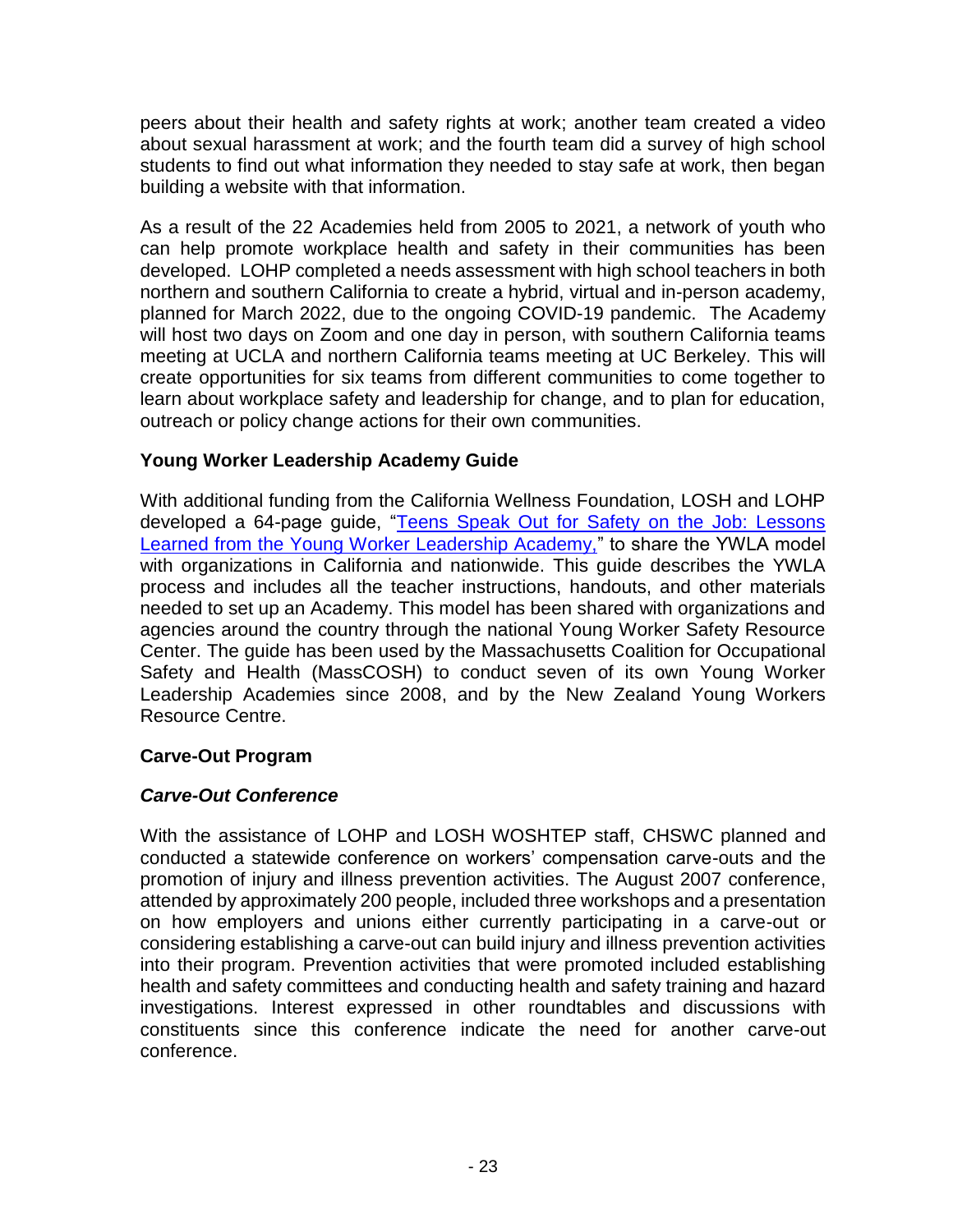# *Carve-Out Materials for the WOSH Specialist Course*

Materials necessary for teaching the WOSH Specialist course to unions and employers participating in a carve-out have been developed. The materials were also adapted for use in the construction industry. In 2007, the new materials were used in a WOSH Specialist course for members of labor unions who are participants in a workers' compensation carve-out.

## **Wellness Roundtable and Booklet**

On July 16, 2008, CHSWC hosted a roundtable discussion called Workplace Wellness: How to Address Both Occupational and Lifestyle Issues on the Job. Seventeen people attended the program, including three national experts on the subject. A number of recommendations, described in the 2008 and 2009 WOSHTEP Annual Reports, were made at the meeting and guided the development of materials and training programs.

In 2010, a wellness booklet, "The Whole Worker: Integrating Wellness & [Occupational Health and Safety Programs,](http://www.dir.ca.gov/chswc/WOSHTEP/Publications/WOSHTEP_TheWholeWorker.pdf)" was developed by LOHP. The objectives of this booklet are to:

- Develop a general understanding of what constitutes an integrated approach to health promotion and occupational health and safety programs.
- Explore barriers to integration of workplace health promotion and workplace health and safety programs.
- Identify strategies for overcoming challenges to integration of programs.
- Identify resources for promoting programs that address worker health in a holistic fashion.

The booklet provides examples of specific wellness/health promotion programs that integrate wellness and occupational health and safety as well as resources on both areas of improving health in the workplace.

# **WOSHTEP Resource Centers**

Resource Centers at LOHP, WCAHS, and LOSH continue to house and act as distribution systems of occupational safety and health training materials, including, but not limited to, all those developed by WOSHTEP. These centers provide information and technical assistance.

New health and safety materials are added to the WOSHTEP Resource Centers on an ongoing basis. These materials are identified by staff through attendance at meetings and conferences, as well as through literature searches and review of the weekly *Cal/OSHA Reporter*.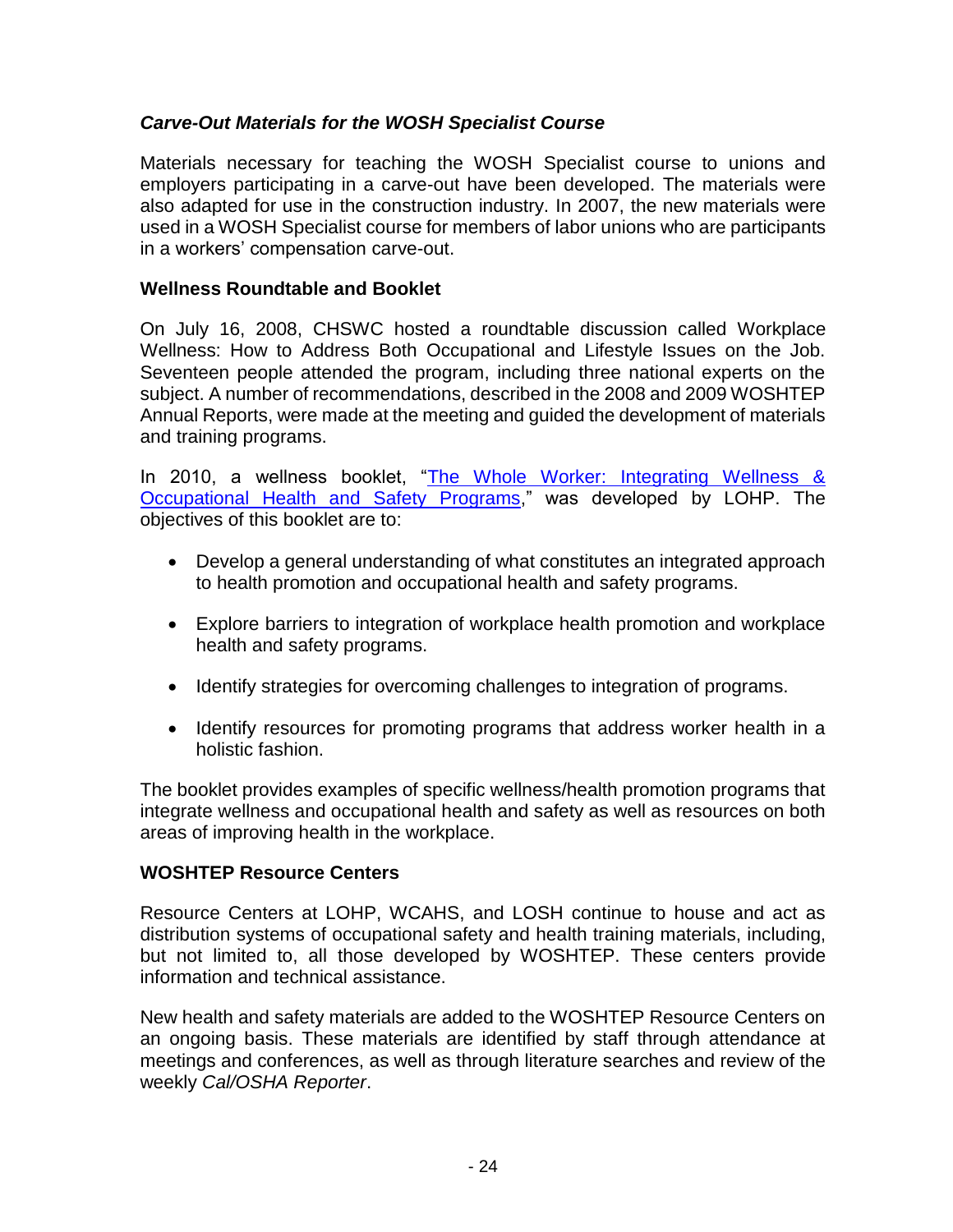## *Central Valley Resource Center Development*

In 2007, the University of California, Davis (UC Davis) Western Center on Agricultural Health and Safety (WCAHS) was identified as an appropriate partner for extending WOSHTEP to the Central Valley. WOSHTEP staff were hired in 2008 and mentored by LOHP. WOSHTEP's Central Valley Resource Center staff have recruited participants and conducted WOSH Specialist training every year as well as conducted activities to promote heat stress prevention, and developed agriculture-related small business projects.

In 2008, the first agricultural industry to be selected for development of a targeted small business model was dairy. This selection was made at the suggestion of the WOSHTEP Advisory Board and with the support of a researcher at UC Davis who could help develop and promote small business health and safety resources for the dairy industry. A *fotonovela* with basic information on how to handle and move cattle, a particularly hazardous activity responsible for the majority of injuries among dairy workers, was developed and is part of the educational packet.

[The materials](https://agcenter.ucdavis.edu/dairy-safety-training) were finalized in English and Spanish in 2010, and training programs were offered to dairy owners and managers beginning in 2011.

Technical assistance on agricultural safety and health is provided on an ongoing basis and as requested. In 2014, the Spanish version of the booklet was provided to the Environmental and Occupational Health program of the Migrant Clinician Network so that it could print 700 copies for use in conducting educational sessions.

## **Multilingual Health and Safety Resource Guide**

LOHP developed a Multilingual Health and Safety Resource Guide for CHSWC and it is a free online resource for finding health and safety information in multiple languages. It consists of worker training materials, such as factsheets, checklists, and other resources that can be printed for distribution to employees participating in workplace IIPPs.

The Multilingual Health and Safety Resource Guide covers a broad range of topics, including identifying and controlling hazards, legal rights and responsibilities, ergonomics, chemical hazards, and violence prevention. It also provides information on hazards in specific industries and occupations, including agriculture, construction, health care, and office work.

Resources in the Guide are available in over 23 languages, including [Spanish,](http://www.dir.ca.gov/chswc/MultilingualGuide/MultilingualGuide.html#Spanish#Spanish) [Chinese,](http://www.dir.ca.gov/chswc/MultilingualGuide/MultilingualGuide.html#Chinese#Chinese) [Arabic,](http://www.dir.ca.gov/chswc/MultilingualGuide/MultilingualGuide.html#Arabic#Arabic) [Croatian,](http://www.dir.ca.gov/chswc/MultilingualGuide/MultilingualGuide.html#Croatian#Croatian) [Haitian Creole,](http://www.dir.ca.gov/chswc/MultilingualGuide/MultilingualGuide.html#Haitian#Haitian) [Hmong,](http://www.dir.ca.gov/chswc/MultilingualGuide/MultilingualGuide.html#Hmong#Hmong) [Japanese,](http://www.dir.ca.gov/chswc/MultilingualGuide/MultilingualGuide.html#Japanese#Japanese) [Khmer/Cambodian,](http://www.dir.ca.gov/chswc/MultilingualGuide/MultilingualGuide.html#Khmer#Khmer) [Korean,](http://www.dir.ca.gov/chswc/MultilingualGuide/MultilingualGuide.html#Korean#Korean) [Polish,](http://www.dir.ca.gov/chswc/MultilingualGuide/MultilingualGuide.html#Polish#Polish) [Portuguese,](http://www.dir.ca.gov/chswc/MultilingualGuide/MultilingualGuide.html#Portuguese#Portuguese) [Russian,](http://www.dir.ca.gov/chswc/MultilingualGuide/MultilingualGuide.html#Russian#Russian) [Serbian,](http://www.dir.ca.gov/chswc/MultilingualGuide/MultilingualGuide.html#Serbian#Serbian) [Swahili,](http://www.dir.ca.gov/chswc/MultilingualGuide/MultilingualGuide.html#Swahili#Swahili) [Tagalog,](http://www.dir.ca.gov/chswc/MultilingualGuide/MultilingualGuide.html#Tagalog#Tagalog) [Thai,](http://www.dir.ca.gov/chswc/MultilingualGuide/MultilingualGuide.html#Thai#Thai) and [Vietnamese.](http://www.dir.ca.gov/chswc/MultilingualGuide/MultilingualGuide.html#Vietnamese#Vietnamese) [The Multilingual Health and Safety Resource Guide](http://www.dir.ca.gov/CHSWC/MultilingualGuide/MultilingualGuideMain.html) is updated regularly, most recently in 2021.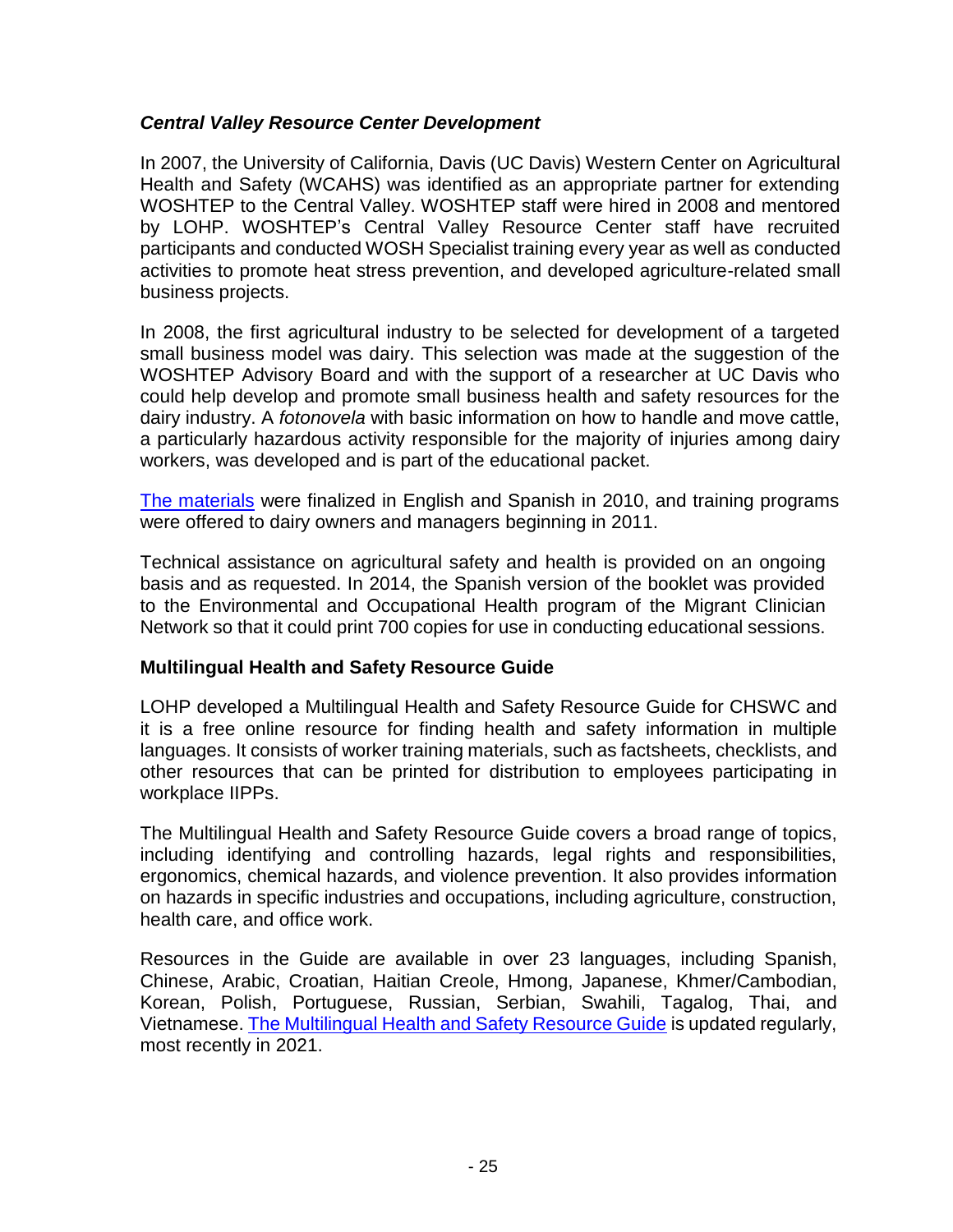# **Websites**

Information about WOSHTEP can be found in the [WOSHTEP section o](https://www.dir.ca.gov/chswc/woshtep.html)f the Commission's website. The website promotes public access to and awareness of WOSHTEP and products developed for the program. These materials include a WOSHTEP brochure, materials developed for WOSHTEP trainings, and a multilingual health and safety resource guide. In addition, [Labor Occupational](http://www.lohp.org/) Health [Program \(LOHP\),](http://www.lohp.org/) [Western Center for Agricultural Health and Safety \(WCAHS\),](http://aghealth.ucdavis.edu/) and [Labor Occupational Safety and Health \(LOSH\)](http://www.losh.ucla.edu/) maintain linked websites with information on WOSHTEP and health and safety resources.

## **Database and Evaluation**

CHSWC, LOHP, and LOSH track data from all trainings. The WOSHTEP staff track program participants and create reports that will facilitate evaluation of the program.

About five years after the inception of the program, an independent evaluation consultant designed and tested a comprehensive evaluation plan for two elements of WOSHTEP: the WOSH Specialist course and the Small Business Restaurant Supervisor Safety Training workshop. The evaluations are described in the 2008 and 2009 WOSHTEP Annual Reports. Evaluation results indicate that both programs have had a positive impact on workers and employers.

Since that time, the WOSHTEP team has been conducting course evaluations after each of the WOSH Specialist training sessions. The feedback from the course evaluations has been very positive. Staff also conduct follow-up surveys with Specialists once or twice a year to assess whether they have been able to take positive actions in their workplace. The WOSHTEP team collects anecdotal information through these surveys on steps taken to improve health and safety as well as challenges faced. These stories are often presented in Resource Center newsletters.

As mentioned above, the WOSHTEP centers have been conducting a more formal evaluation of the WOSH Specialist classes again, using the evaluation consultant who conducted the evaluation in 2008-2009. The current evaluation covers classes taught in 2019-2021 and includes a post-test/evaluation and a follow-up survey sent two months following the class. In addition, the centers conduct follow-up phone calls with participants to collect stories. These follow-up phone calls are not part of the formal evaluation.

# **Industries and Occupations Served by WOSHTEP to Date**

To date, WOSHTEP has provided health and safety information or training to numerous industries, including janitorial, construction, small manufacturers, corrections and rehabilitation, health care, telecommunications, food service or restaurants, laundry, agriculture, transportation, schools, refineries, warehousing, garment work, meat packing, recycling, and state and local government.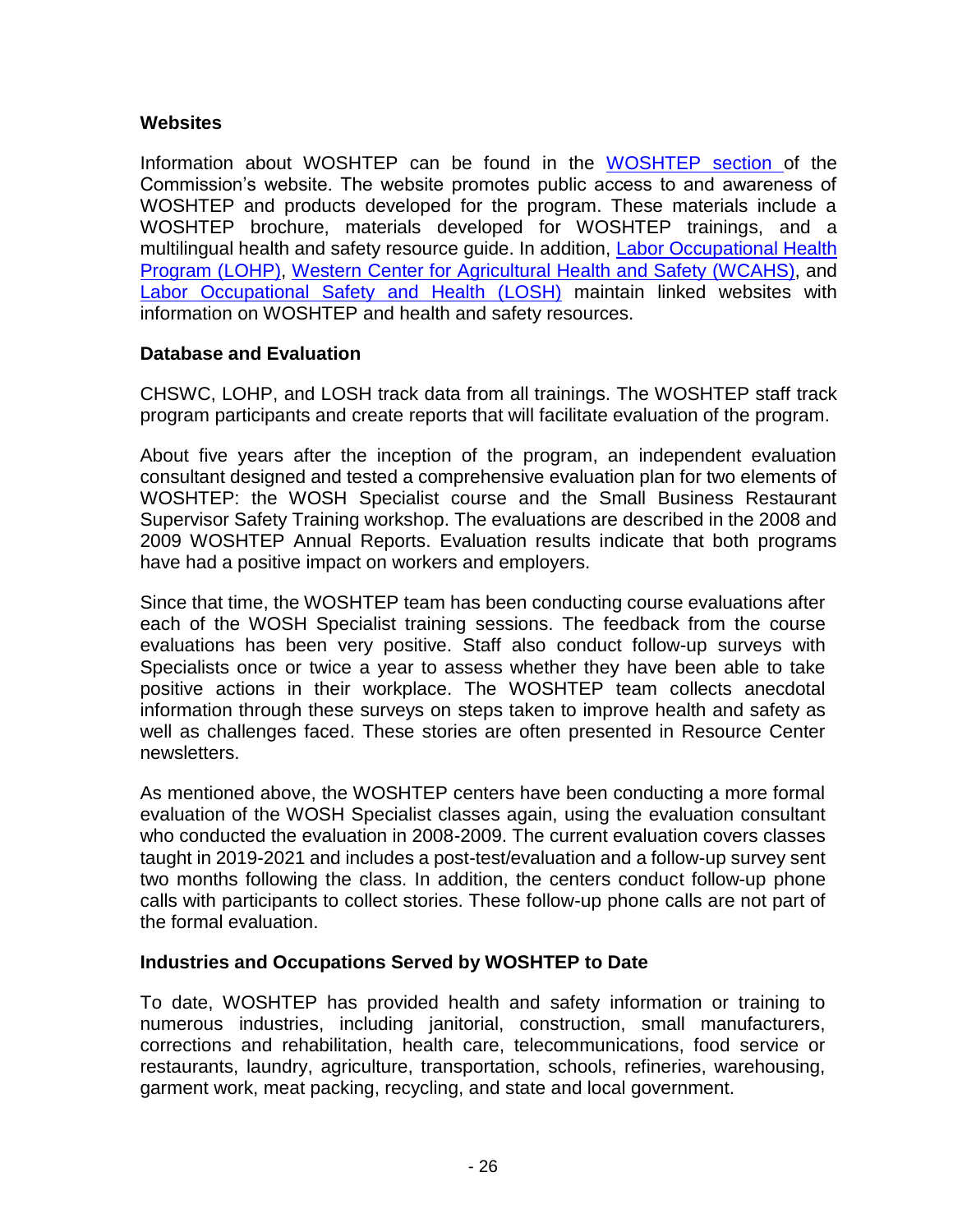## **National Outreach**

WOSHTEP is gaining national recognition through CHSWC, LOHP, and LOSH presentations at national and state conferences, such as the International Association of Industrial Accident Boards and Commissions (IAIABC), the National Institute for Occupational Safety and Health (NIOSH), the American Society of Safety Professionals, the American Public Health Association, the National Council for Occupational Safety and Health, and the Annual Conference of the California Community Health Workers Network, as well as through articles written for publications such as the *IAIABC Journal, Public Health Reports*, the Bureau of National Affairs SafetyNet monthly newsletter, *New Solutions: A Journal of Environmental and Occupational Health Policy*, and the quarterly magazine for Foodservice Consultants Society International (FCSI).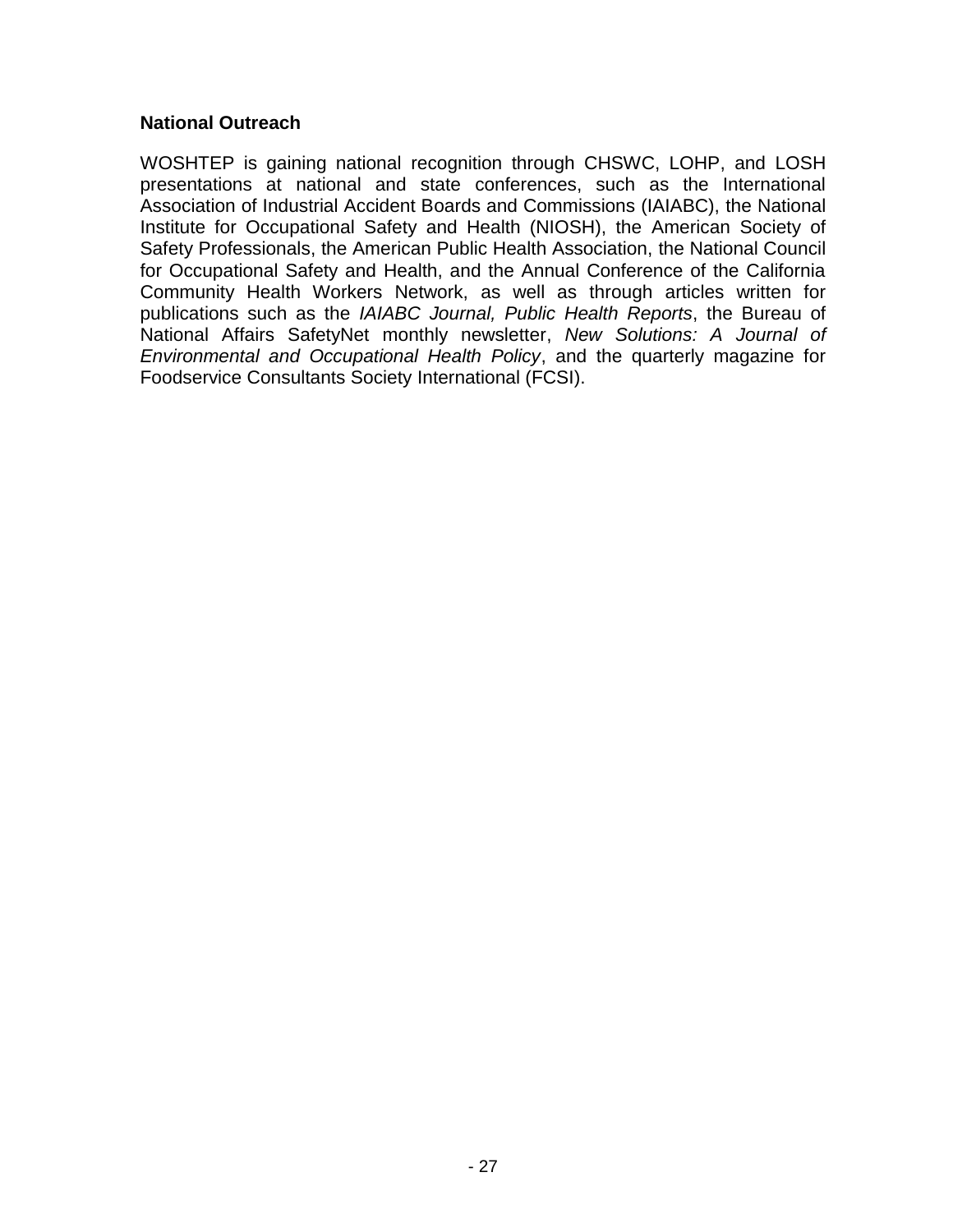# **APPENDIX: 2021 WOSH Specialist Trainings, Training of Trainer Courses, Refresher Trainings, Injury and Illness Prevention Program Trainings, Awareness Sessions, Presentations, Promotores Trainings and Webinars**

# **WOSH Specialist Trainings**

- A WOSH Specialist course was taught virtually by LOSH trainers for Esperanza Community Housing Community Health Promoters on January 13, 14, 20, 21, 27, 28, February 3, 4, 10, 11, 17, 18, 24, and 25 for 17 participants, in Spanish.
- A WOSH Specialist class was taught virtually via Zoom by LOHP trainers for an open enrollment audience on February 2, 3, 9, and 11 for three hours per day for 18 participants, in English.
- A WOSH Specialist class was taught virtually via Zoom by LOHP trainers for an open enrollment audience on March 16, 18, 23 and 25 for three hours per day for 17 participants, in English.
- A WOSH Specialist course was taught virtually by WCAHS and LOHP trainers for an open enrollment audience on April 19, 21, 26 and 28 for 31 participants, in English.
- A WOSH Specialist open enrollment course was taught virtually by LOSH trainers for Labor Studies students at LATTC. The class took place every Saturday from April 17, 24, May 1, 8, 15, 22, 29, June 5 and 12 for 18 participants, in English.
- A WOSH Specialist class was taught virtually via Zoom by LOHP trainers and network trainers from Contra Costa County for an open enrollment audience on May 4, 6, 11 and 13 for three hours per day for 17 participants, in English.
- A WOSH Specialist class was taught virtually via Zoom by LOHP trainers for an open enrollment audience on September 14, 16, 21 and 23 for three hours per day for 10 participants, in English.
- A WOSH Specialist class was taught in person by LOHP-trained network trainers from Prison Industries Authority at Soledad Prison for inmate workers on September 20, 21, 22 and 23 for six hours per day for 16 participants, in English.
- A WOSH Specialist class was taught virtually via Zoom by LOHP trainers for an open enrollment audience on October 5, 7, 12, and 14 for three hours per day for 13 participants, in English.
- A WOSH Specialist class was taught virtually via Zoom by LOHP and WCAHS trainers for an open enrollment audience on October 19, 21, 26 and 28 for three hours per day for 12 participants, in English.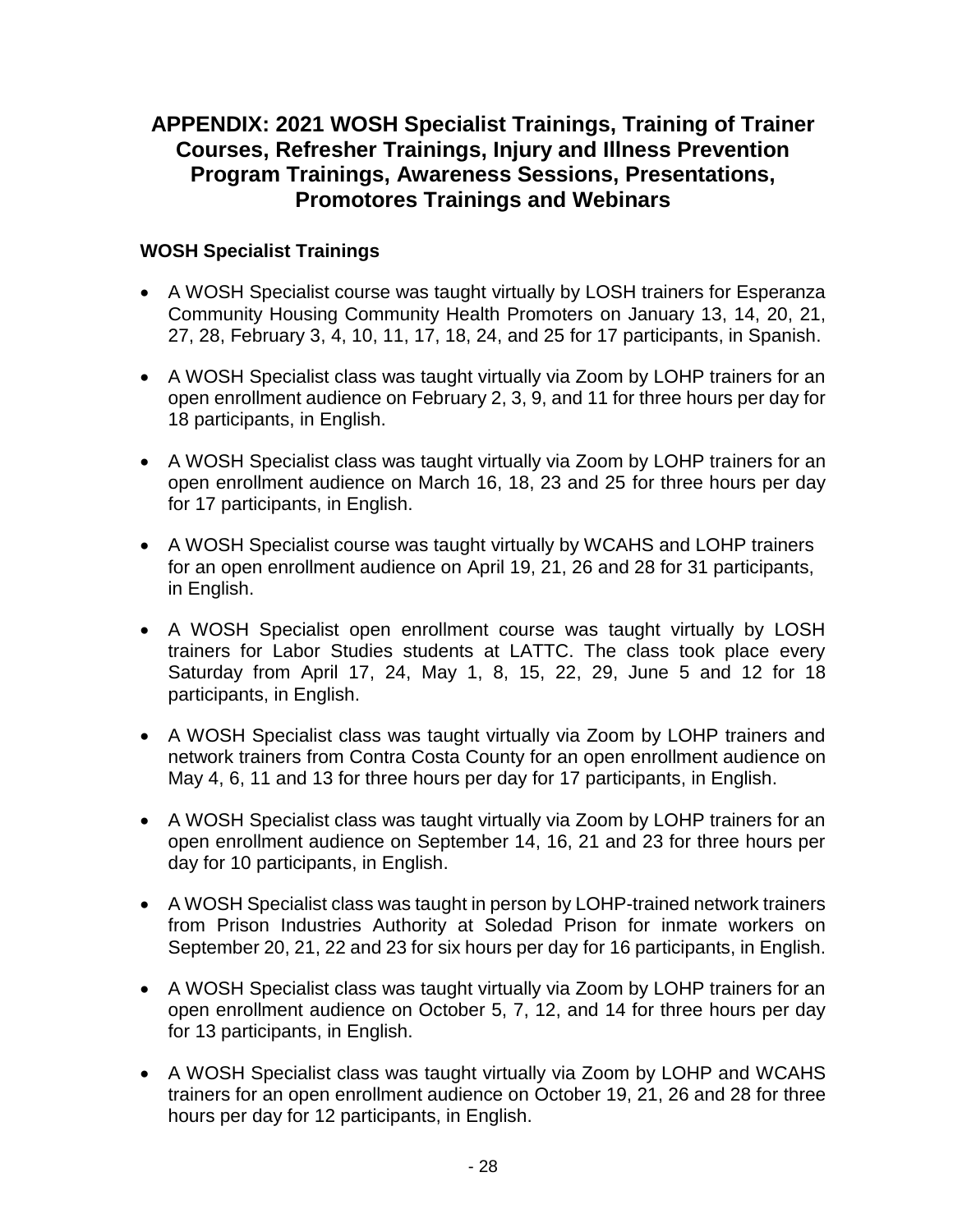# **Training of Trainers (TOT) Courses**

- A virtual TOT course was co-taught by LOSH and SoCalCOSH trainers on March 4 for 70 participants, in English. The topic was Root Cause Analysis.
- A virtual TOT course was co-taught by LOSH and SoCalCOSH trainers on March 26 for 70 participants, in English. The topic was Identifying Workplace Hazards and Hierarchy of Controls.
- A virtual TOT was taught by LOSH trainers on September 3 for 15 community health promoters, in Spanish. The topic was heat illness prevention.

# **Refresher Trainings**

 A virtual open enrollment Refresher training on wildfire smoke exposure prevention and emergency preparedness was taught by LOSH trainers on September 17 for 14 participants, in Spanish.

## **Injury and Illness Prevention Program (IIPP) Trainings for Small Businesses**

- An IIPP training course for small businesses was conducted virtually on April 13. The 4-hour session was conducted by two LOHP trainers in partnership with a Cal/OSHA Consultation specialist and with representatives from State Compensation Insurance Fund for 23 participants, in English.
- An IIPP training course for staffing agencies was conducted virtually on April 29. The 4-hour session was conducted by two LOHP trainers in partnership with a Cal/OSHA Consultation specialist and with representatives from State Compensation Insurance Fund for 17 participants, in English.
- An IIPP training course for staffing agencies was conducted virtually on May 5. The 4-hour session was conducted by two LOHP trainers in partnership with a Cal/OSHA Consultation specialist and with representatives from State Compensation Insurance Fund for 13 participants, in English.
- An IIPP training course for small businesses was conducted virtually on May 19. The 4-hour session was conducted by two LOHP trainers in partnership with a Cal/OSHA Consultation specialist and with representatives from State Compensation Insurance Fund for 38 participants, in English.
- An IIPP training course for staffing agencies was conducted virtually on May 26. The 4-hour session was conducted by two LOHP trainers in partnership with a Cal/OSHA Consultation specialist and with representatives from State Compensation Insurance Fund for 17 participants, in English.
- An IIPP training course for small businesses was conducted virtually on June 2. The 4-hour session was conducted by two LOHP trainers in partnership with a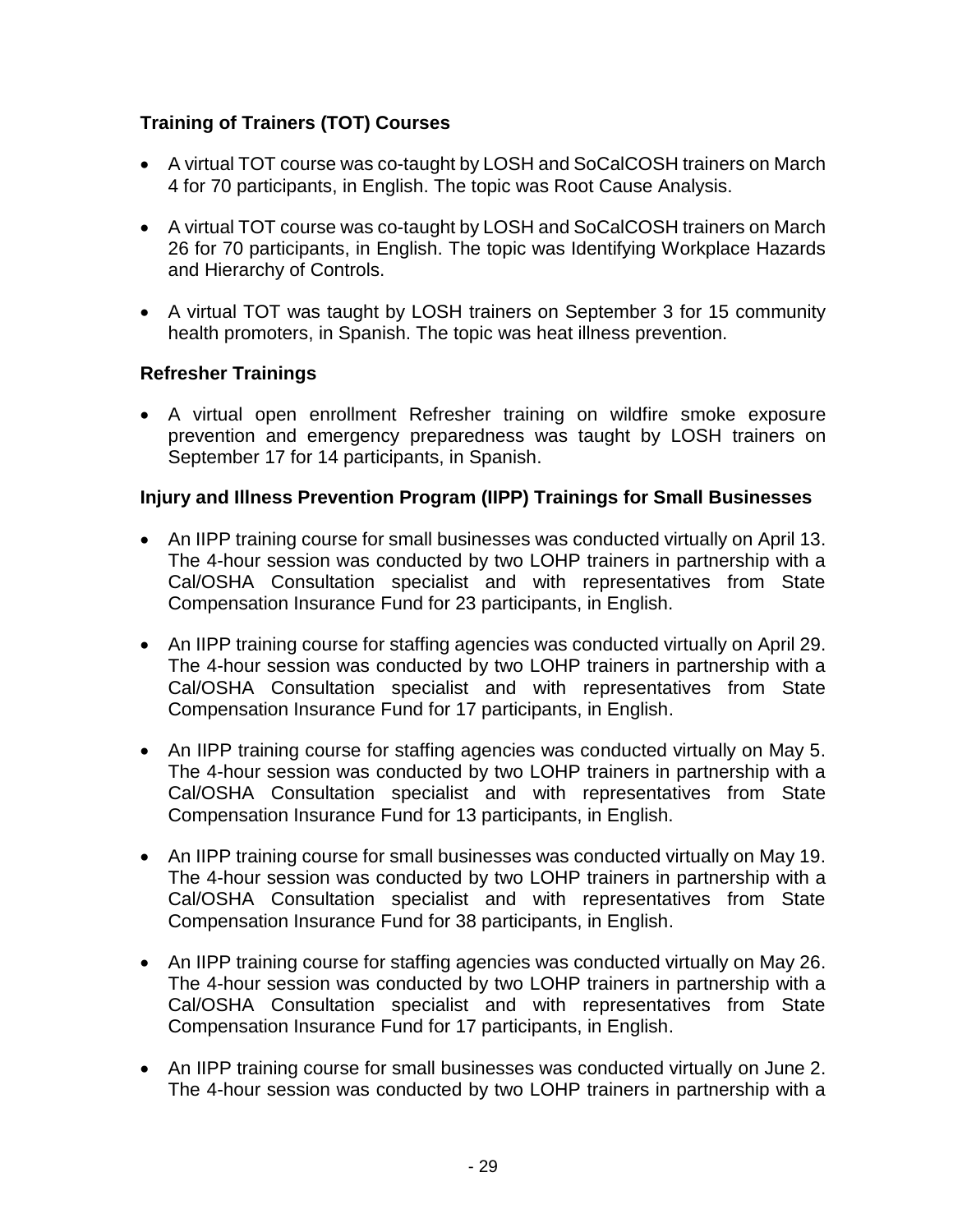Cal/OSHA Consultation specialist and with representatives from State Compensation Insurance Fund for 47 participants, in English.

- An IIPP training course for small businesses was conducted virtually on June 23. The 4-hour session was conducted by two LOHP trainers in partnership with a Cal/OSHA Consultation specialist and with representatives from State Compensation Insurance Fund for 46 participants, in English.
- An IIPP training course for small businesses was conducted virtually on August 24. The 4-hour session was conducted by two LOHP trainers in partnership with a Cal/OSHA Consultation specialist and with representatives from State Compensation Insurance Fund for 28 participants, in English.
- An IIPP training course for small businesses was conducted virtually on September 8. The 4-hour session was conducted by two LOHP trainers in partnership with a Cal/OSHA Consultation specialist and with representatives from State Compensation Insurance Fund for 10 participants, in English.
- A virtual open enrollment IIPP training was taught by LOSH trainers on September 21 for 13 participants, in English.
- A virtual open enrollment IIPP training was taught by LOSH trainers on September 28 for 12 participants, in Spanish.
- An IIPP training course for small businesses was conducted virtually on September 28. The 4-hour session was conducted by two LOHP trainers in partnership with a Cal/OSHA Consultation specialist and with representatives from State Compensation Insurance Fund for 18 participants, in English.
- An IIPP training course for small businesses was conducted virtually on October 20. The 4-hour session was conducted by two LOHP trainers in partnership with a Cal/OSHA Consultation specialist and with representatives from State Compensation Insurance Fund for 9 participants, in English.
- An IIPP training course for small businesses was conducted virtually on November 9. The 4-hour session was conducted by two LOHP trainers in partnership with a Cal/OSHA Consultation specialist and with representatives from State Compensation Insurance Fund for 15 participants, in English.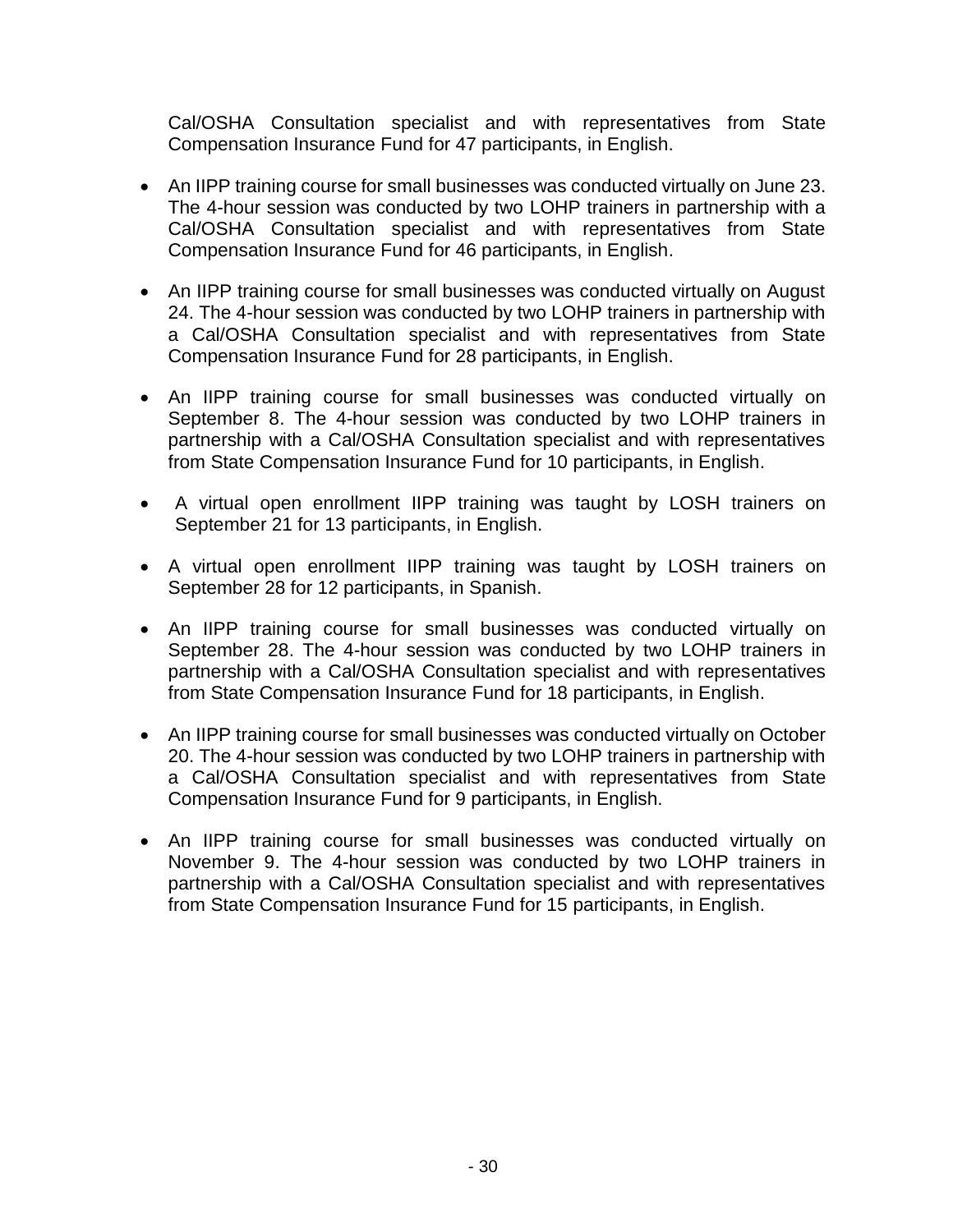# **IIPP Trainings for Small Business in Agriculture**.

- An IIPP training course was taught virtually by a WCAHS trainer for an open enrollment audience on May 19 for 29 participants, in English.
- An IIPP training course was taught virtually by a WCAHS trainer for an open enrollment audience on June 1 for 21 participants, in English.
- An IIPP training course was taught virtually by a WCAHS trainer for an open enrollment audience on June 2 for 33 participants, in English.
- An IIPP training course was taught virtually by a WCAHS trainer for an open enrollment audience on June 9 for 23 participants, in Spanish.

## **Awareness Sessions**.

- A 2-hour awareness class was held via Zoom on January 20 for a parent group including workers in diverse occupations (mostly garment workers). The topic was COVID-19 in the workplace. The class was conducted by a LOSH trainer for 17 participants, in Spanish.
- A 2-hour awareness class was held via Zoom on January 26 for the State Building & Construction Trades Council. The topic was Adult Education and How to Train. The class was conducted by an LOHP trainer for 23 participants, in English.
- A 2-hour awareness class was held via Zoom on January 27 for a parent group including workers in diverse occupations (mostly garment workers). The topic was COVID-19 in the workplace. The class was conducted by a LOSH trainer for 20 participants, in Spanish.
- A 2-hour awareness class was held via Zoom on February 2 for members from the LA Black Worker Center. The topic was COVID-19 in the workplace. The class was conducted by LOSH trainers for 9 participants, in English.
- A 2-hour awareness class was held via Zoom on February 4 for members from WINTER (Women in Non-Traditional Employment Roles). The topic was COVID-19 in the workplace. The class was conducted by LOSH trainers for 11 participants, in English.
- A 2-hour awareness class was held via Zoom on February 9 for the State Building & Construction Trades Council. The topic was Adult Education and How to Train. The class was conducted by an LOHP trainer for 18 participants, in English.
- An Awareness Session was conducted by a WCAHS trainer on February 26 virtually. The 45-minute training was on COVID-19 Vaccines for 20 participants, in Spanish.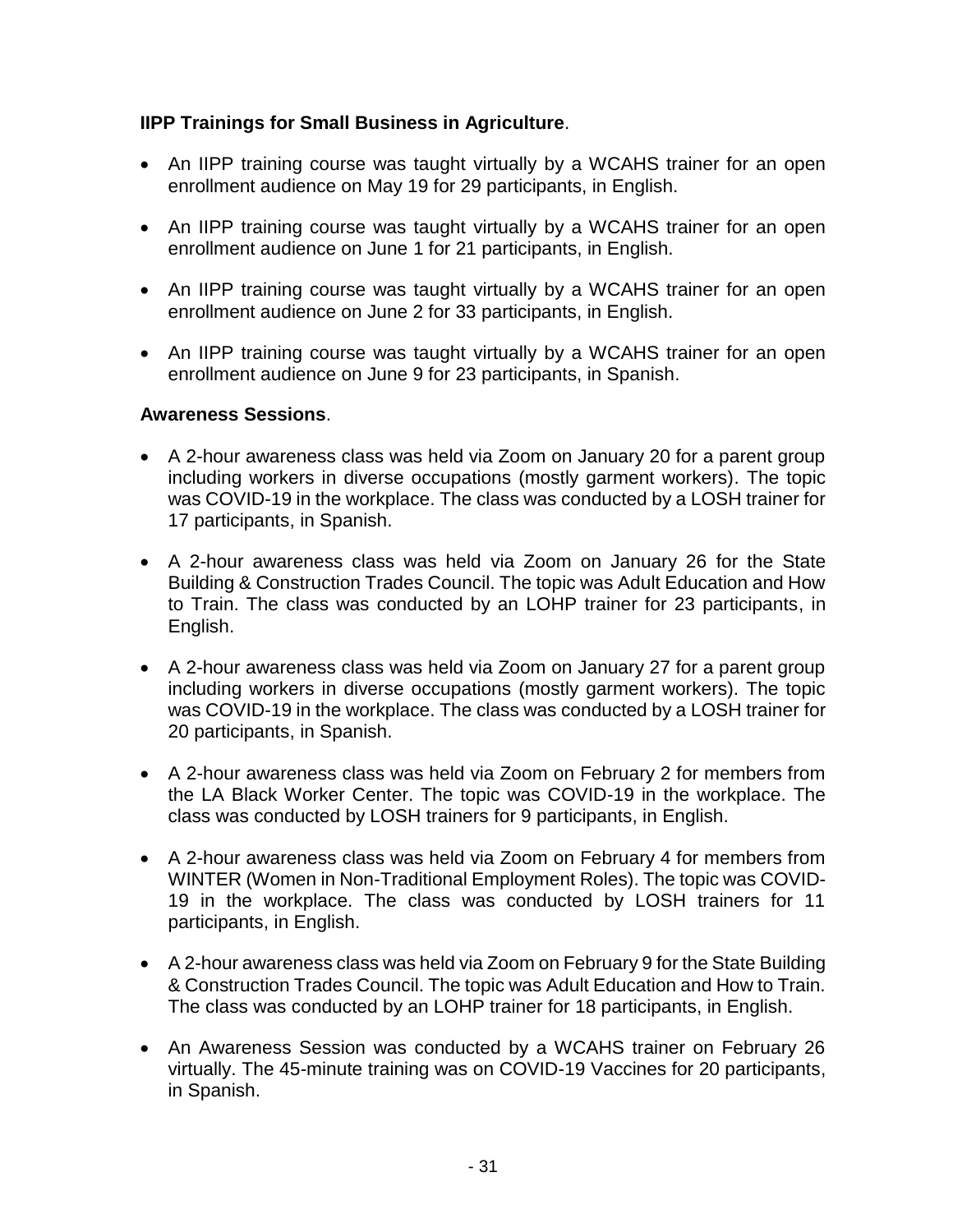- An Awareness Session was conducted by a WCAHS trainer on March 2 virtually. The 1.5-hour training was on Heat Illness Prevention for 22 participants, in English.
- A 1-hour awareness class was held via Zoom on March 6 for members from the WWRC (Warehouse Workers Resource Center). The topic was COVID-19 in the workplace. The class was conducted by a LOSH trainer for 30 participants, in Spanish.
- An Awareness Session was conducted by a WCAHS trainer on March 9 virtually. The 1.5-hour training was on Heat Illness Prevention for 20 participants, in English.
- An Awareness Session was conducted by a WCAHS trainer on March 16 virtually. The 1.5-hour training was on Heat Illness Prevention for 21 participants, in Spanish.
- A 1-hour awareness class was held via Zoom on March 20 for members from the WWRC (Warehouse Workers Resource Center). The topic was COVID-19 in the workplace. The class was conducted by a LOSH trainer for 57 participants, in Spanish.
- A 2-hour awareness class was held via Zoom on March 23 for members from the LA Black Worker Center. The topic was COVID-19 in the workplace. The class was conducted by LOSH trainers for 9 participants, in English.
- An Awareness Session was conducted by a WCAHS trainer on March 23 virtually. The 1.5-hour training was on Heat Illness Prevention for 30 participants, in Spanish.
- A 2-hour awareness class was held via Zoom on April 6 for the State Building & Construction Trades Council. The topic was Adult Education and How to Train. The class was conducted by an LOHP trainer for 23 participants, in English.
- A 2.5-hour awareness class was held via Zoom on April 7 for Diablo Valley College. The topic was Work as a Social Determinant of Health. The class was conducted by an LOHP trainer for 32 participants, in English.
- A 2-hour awareness class was held via Zoom on April 8 for childcare providers in partnership with the Merced County Office of Education. The topic was How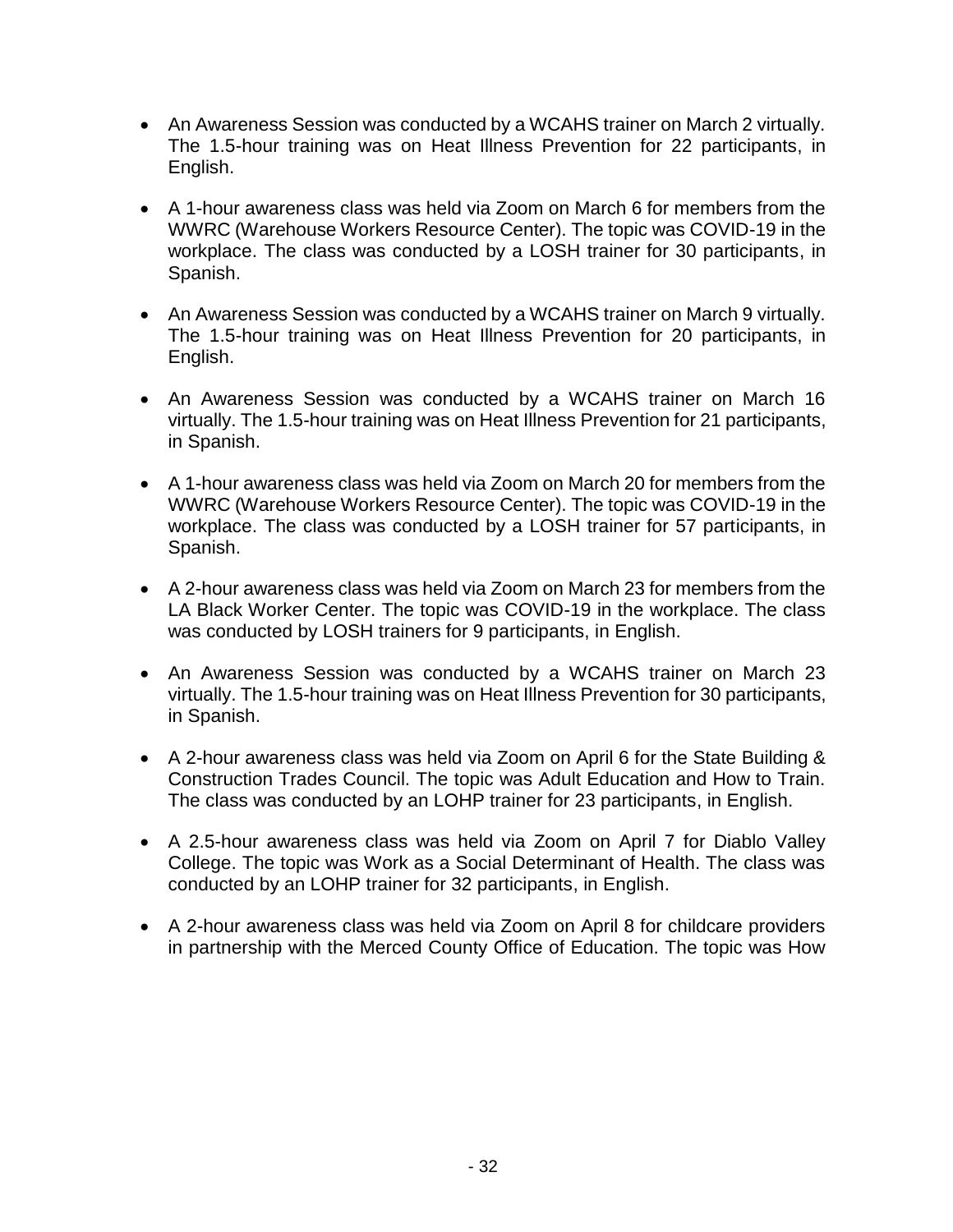to Prevent COVID-19 Transmission in Childcare Settings. The class was conducted by LOSH trainers for 10 participants, in Spanish.

- A 2-hour awareness class was held via Zoom on April 9 for members from the LA Black Worker Center. The topic was COVID-19 in the workplace. The class was conducted by LOSH trainers for 6 participants, in English.
- A 3-hour awareness class was held via Zoom on April 10 for members from the WWRC (Warehouse Workers Resource Center). The topic was COVID-19 in the workplace. The class was conducted by a LOSH trainer for 47 participants, in Spanish.
- A 2-hour awareness class was held via Zoom on April 12 for members from the WWRC (Warehouse Workers Resource Center). The topic was COVID-19 in the workplace. The class was conducted by a LOSH trainer for 32 participants, in Spanish.
- A 2-hour Awareness Session was held via Zoom on April 12 for staff, community organizers, and promotores from Comite Civico del Valle, a farmworker-serving community-based organization in the Imperial Valley. The topic was on Heat Illness Prevention. The class was conducted by a WCAHS trainer for 12 participants, in English.
- A 2-hour awareness class was held via Zoom on April 13 for the State Building & Construction Trades Council. The topic was Adult Education and How to Train. The class was conducted by an LOHP trainer for 24 participants, in English.
- A 2-hour awareness class was held via Zoom on April 15 for childcare providers in partnership with the Merced County Office of Education. The topic was How to Prevent COVID-19 Transmission in Childcare Settings. The class was conducted by LOSH trainers for 8 participants, in Spanish.
- A 1.5-hour awareness class was held via Zoom on May 11 for Richmond Youth Works. The topic was Workplace Harassment and Discrimination. The class was conducted by an LOHP trainer for 17 participants, in English.
- A 2-hour awareness class was held via Zoom on May 12 for Richmond Youth Works. The topic was Workplace Harassment and Discrimination. The class was conducted by an LOHP trainer for 35 participants, in English.
- A 2-hour awareness class was held via Zoom on May 13 for childcare providers in partnership with the Merced County Office of Education. The topic was How to Prevent COVID-19 Transmission in Childcare Settings. The class was conducted by LOSH trainers for 12 participants, in English.
- A 1.5-hour awareness class was held via Zoom on May 14 for Richmond Youth Works. The topic was Workplace Harassment and Discrimination. The class was conducted by an LOHP trainer for 12 participants, in English.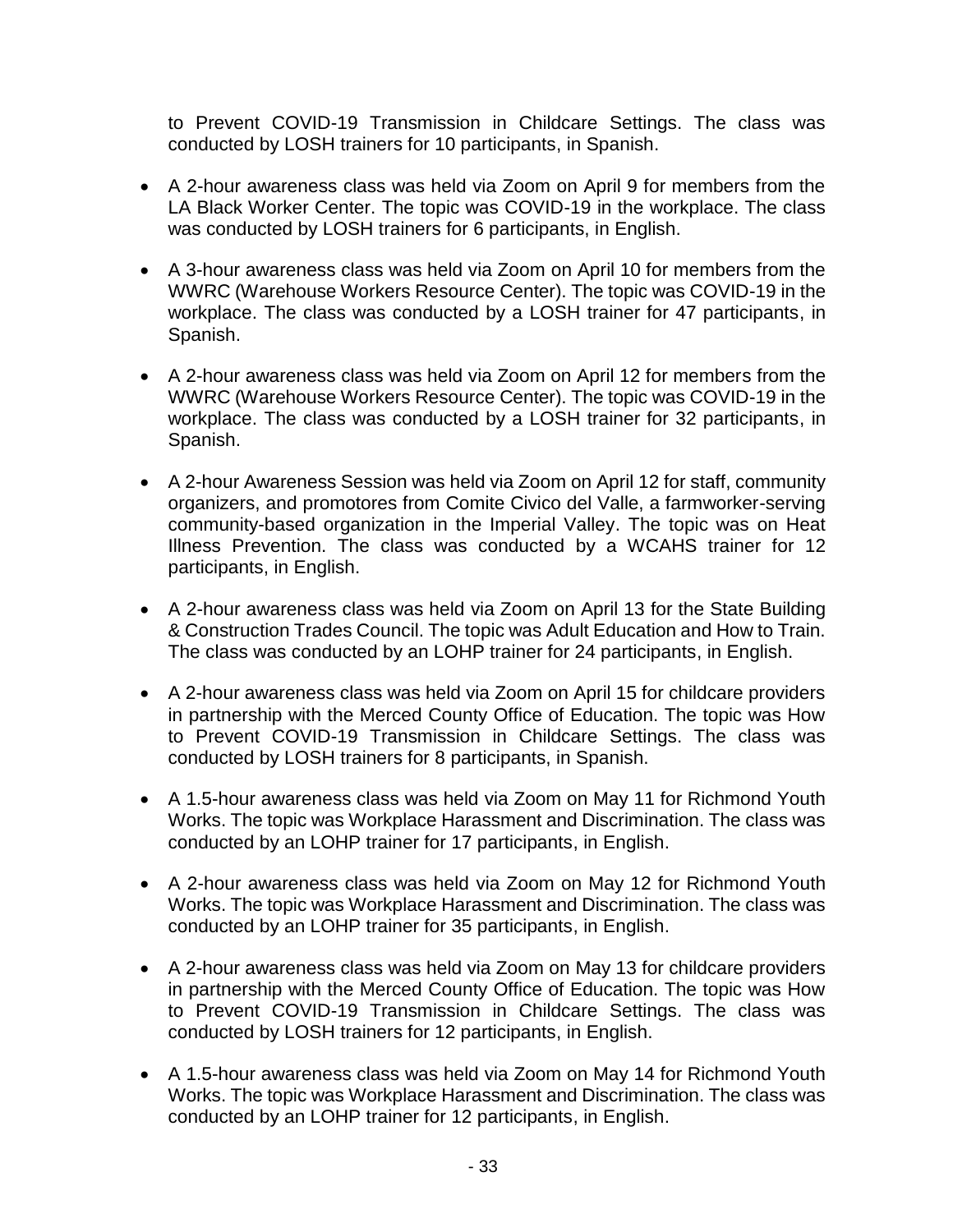- A 2-hour awareness class was held via Zoom on May 20 for childcare providers in partnership with the Merced County Office of Education. The topic was How to Prevent COVID-19 Transmission in Childcare Settings. The class was conducted by LOSH trainers for 12 participants, in English.
- An Awareness Session was conducted by a WCAHS trainer on June 9 virtually. The 1-hour training was on Heat Illness Prevention for 36 participants, in Spanish with Mixteco interpretation.
- A 1.5-hour awareness class was held via Zoom on June 15 as part of the Occupational Health Internship Program (OHIP). The topic was Hazard Identification and Control. The class was conducted by an LOHP trainer for 18 participants, in English.
- A 2-hour awareness class was held via Zoom on June 15 as part of the Occupational Health Internship Program (OHIP). The topic was Understanding the Players: Cal/OSHA, Unions, and Worker Centers. The class was conducted by an LOHP trainer for 18 participants, in English.
- An Awareness Session was conducted by a WCAHS trainer on June 22 virtually. The 1-hour training was on Heat Illness Prevention for 26 participants, in Spanish.
- An Awareness Session was conducted by a WCAHS trainer on July 1 in Delano, CA. The 1-hour training was on Heat Illness Prevention for 8 participants, in Spanish.
- An Awareness Session was taught by a WCAHS trainer on July 2 in Fresno, CA. The 1-hour training was on Heat Illness Prevention for 10 participants, in Spanish.
- A 1-hour awareness class was held via Zoom on August 5 as part of the STEER Internship program. The topics included Hazard Identification, Hazard Control and Speaking Up. The class was conducted by an LOHP trainer for 15 participants, in English.
- A 2-hour awareness class was held via Zoom on August 6 as part of Labor Summer. The topics included the causes of workplace injuries and illnesses, hazard identification and control and making the case for safety. The class was conducted by an LOHP trainer for 28 participants, in English.
- A 1.5-hour awareness class was held via Zoom on December 9 for workers from various industries, including: community health promoters, domestic workers, warehouse workers, street vendors, and caregivers. The topic was the intersection of occupational safety and health and mental health. The class was conducted by LOSH trainers in Spanish for 28 participants.